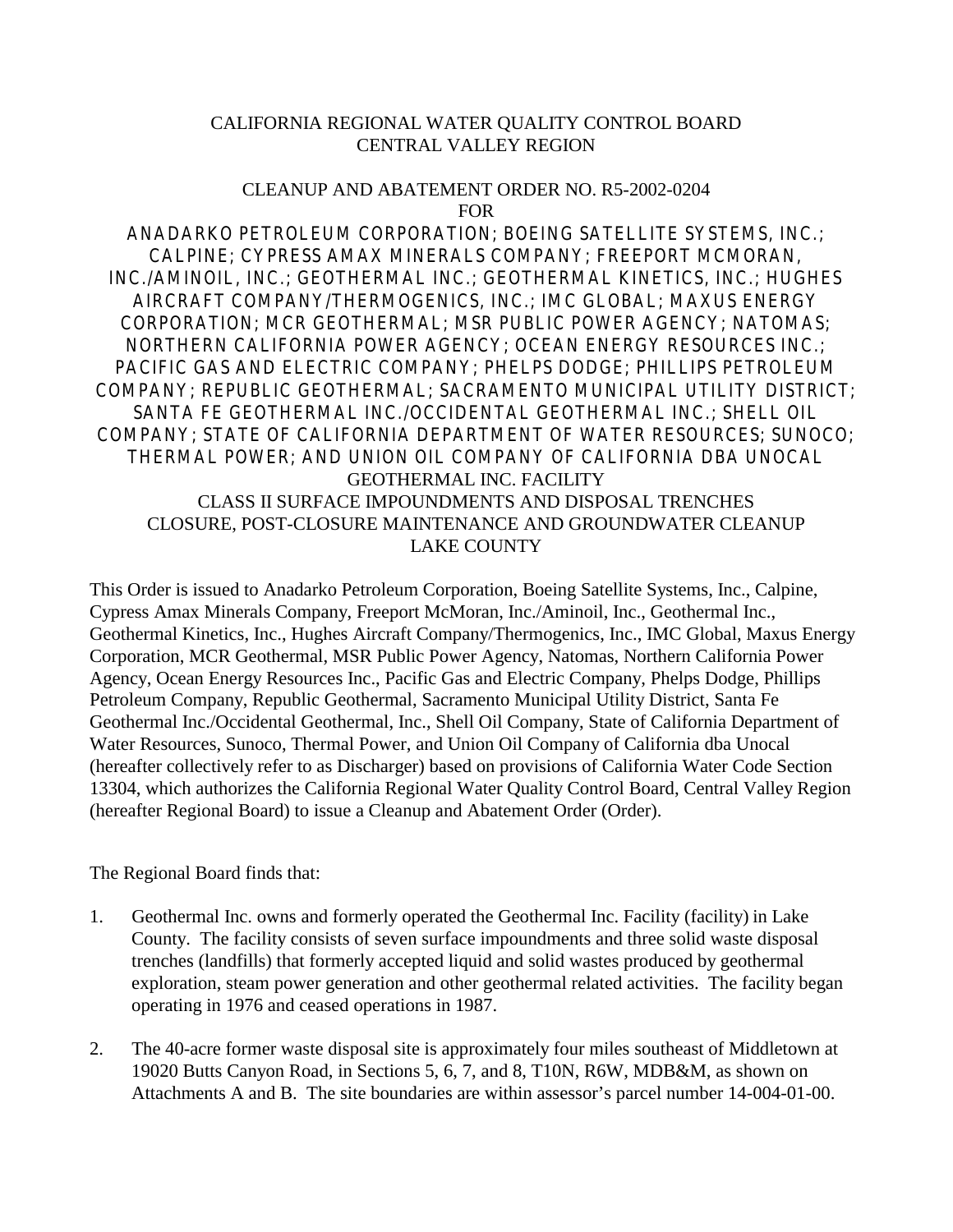- 3. The facility is regulated under Waste Discharge Requirements (WDRs) Order No. 86-087 that includes liner requirements for all new and retrofitted surface impoundments and landfills. The WDRs classified the facility as a Class II-1 waste disposal site that was subject to the regulations formerly contained in Subchapter 15 of Title 23, California Code of Regulations (CCR). Since that time, site investigations have shown that the waste at the facility is designated waste (Class II) and is non-hazardous. In 1997, the regulations for designated wastes were moved from Title 23, CCR into Chapters 1 through 7, Subdivision 1*,* Division 2, of Title 27, CCR (hereafter Title 27). The facility continues to be subject to these regulations.
- 4. On 22 June 1984, the Regional Board issued Cease and Desist (C&D) Order No. 84-076 requiring Geothermal Inc. to retrofit all surface impoundments with double liners and leachate collection systems, identify all areas of surface water and groundwater pollution, and to submit cleanup or containment plans. On 16 April 1985, the Regional Board issued C&D Order No. 85- 092 that amended Order No. 84-076 requiring that all of the surface impoundments be retrofitted or closed by 1 November 1988. On 23 February 1987, the Regional Board issued Administrative Civil Liability (ACL) Complaint No. 87-500 for \$15,000 because of C&D Order violations. On 24 August 1987, the Regional Board issued ACL Complaint No. 87-507 for \$10,000 for failure to comply with Water Code Section 13267. On 23 August 1987 the Board referred the case to the California Office of the Attorney General (hereafter Attorney General). During November of 1987, Geothermal Inc. filed for reorganization under Chapter 11 of the U.S. Bankruptcy Code.
- 5. Due to the condition of the site and the bankruptcy proceedings of Geothermal Inc., the Regional Board adopted Resolution No. 91-200 on 6 September 1991, wherein the Regional Board resolved that the Executive Officer shall pursue enforcement action against all potentially responsible parties (PRPs), including generators of the waste received at the facility and Geothermal Inc.
- 6. Waste generators were identified as PRPs from Geothermal Inc. waste disposal records. These records identify each generator that brought waste to the facility for disposal. Geothermal Inc. and the PRPs (including companies or entities that later acquired the environmental liability for waste at the facility from a waste generator) are named as the Discharger in this Order.
- 7. On 8 May 1992, the Attorney General sent a letter to a list of eight PRPs that informed them about Resolution No. 91-200 and about their potential liability for cleanup costs at the facility. The letter informed the PRPs that the Attorney General was prepared to take enforcement action, but preferred to secure voluntary cooperation in cleanup and closure of the facility.
- 8. On 4 June 1992, a meeting was held with representatives from the Regional Board, the Attorney General, and each of the eight then-identified PRPs. Following the meeting, the PRPs, on a voluntary basis, formed a Technical Committee (TC) consisting of representatives from Pacific Gas and Electric Company, Northern California Power Agency, Unocal, and Santa Fe Geothermal/Occidental Petroleum Geothermal, Shell, SMUD, Freeport McMoran, and Thermal. The purpose of the TC was to develop a technical basis for PRP allocation of costs. Subsequent to the completion of that task on April 14, 1993, a five-member Management Committee (MC)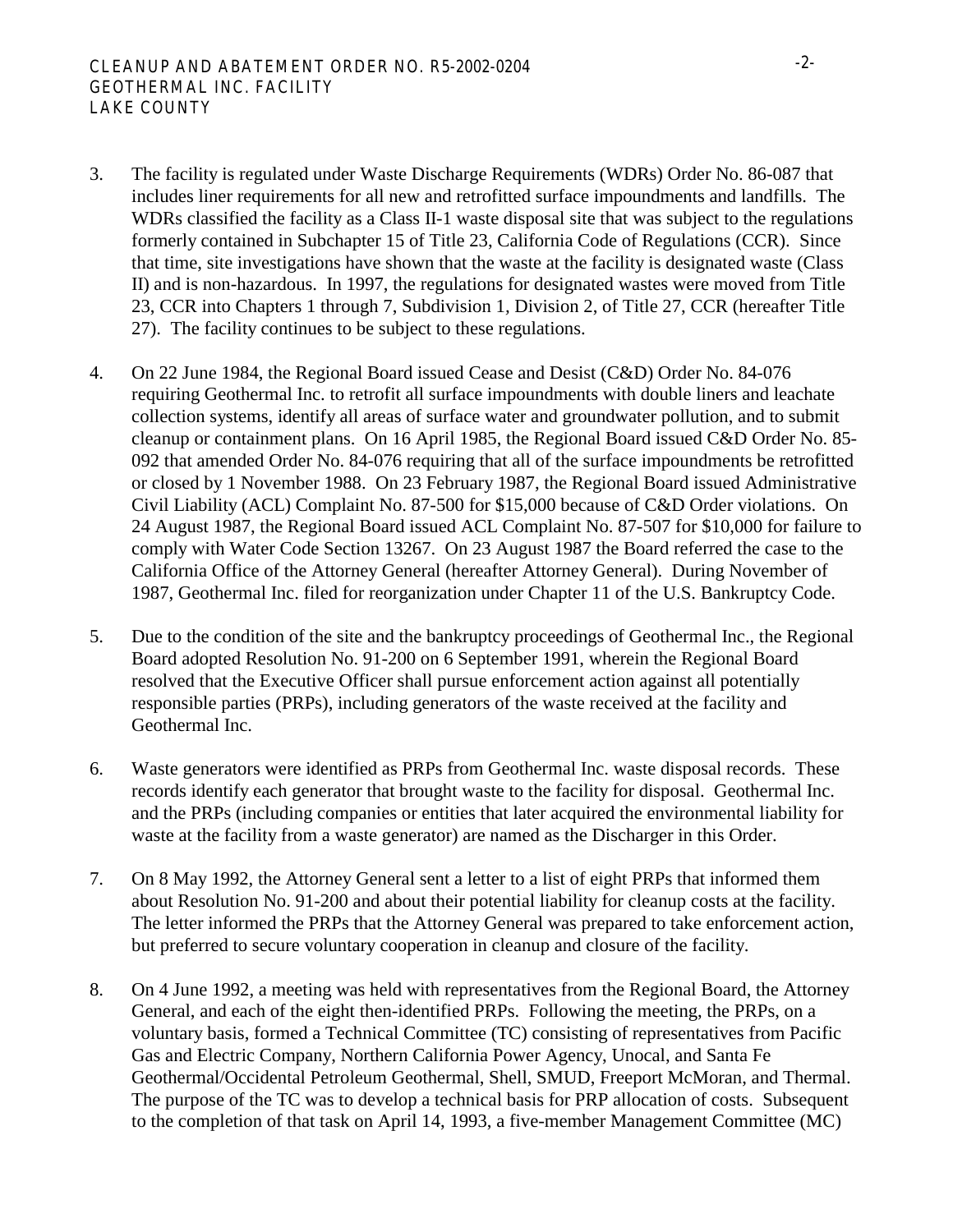was formed by the PRPs to provide technical oversight for the site cleanup and closure. Pacific Gas and Electric Company has served as the main contact for the MC.

9. Between 1994 and 1996, the MC submitted the following major documents:

*Remedial Investigation Work Plan and Waste Characterization and Treatability Work Plan*, dated July 1994;

*Waste Characterization and Treatability Study*, dated February 1995;

*Remedial Investigation*, May 1995;

*Remedial Action Alternatives Evaluation*, dated December 1995; and

*Conceptual Closure Plan Design*, dated August 1996.

 These documents brought the facility through investigation, waste characterization, remedial investigation and alternatives, and conceptual closure. Results of the waste characterization indicated that the wastes contain high levels of various salts and metals. The conceptual closure proposed in the 1996 report was to excavate the wastes (clean closure) and place them in a constructed on-site landfill with a composite liner and a composite final cover (closure cell).

- 10. During 1998, the MC submitted a document entitled *Technical Evaluation of Phytoremediation and Work Plan for Demonstration Study*, dated August 1998. This document proposed a demonstration study to evaluate the effectiveness of using a phyto-cover over the waste instead of the conceptual landfill closure cell. Regional Board staff approved the study with the stipulation that the phyto-cover provide equivalent protection to the closure cell method and that it comply with the requirements of Title 27.
- 11. Beginning in 1996, several seasons of above average rainfall greatly increased the amount of water in the ponds. All free water needs to be removed from each pond before closure work can begin on that pond. During 1999 and 2000 the MC performed pilot testing for enhanced spray evaporation to reduce the amount of water in the ponds. The results of this testing indicated that spray evaporation is effective in reducing the amount of water in the ponds; however, given the large volume of water still remaining in the ponds the MC has proposed to treat the remaining pond water and discharge it to surface water under a National Pollutant Discharge Elimination System (NPDES) permit. NPDES permit requirements are not contained in this Order.
- 12. Ponds 1 and 2 contain low pH hydrogen sulfide scrubber wastes generated from the Stretford process. Pond 2 and Pond 3 received interim closure during 1996 by transferring remaining water in those ponds to Ponds 1 and 7, stabilizing the wastes with clean soil and covering the wastes with a 20-mil high density polyethylene (HDPE) geomembrane. Ponds 5 and 6 were clean closed during 1985 prior to being retrofitted with double clay liners. Pond 5 was subsequently taken out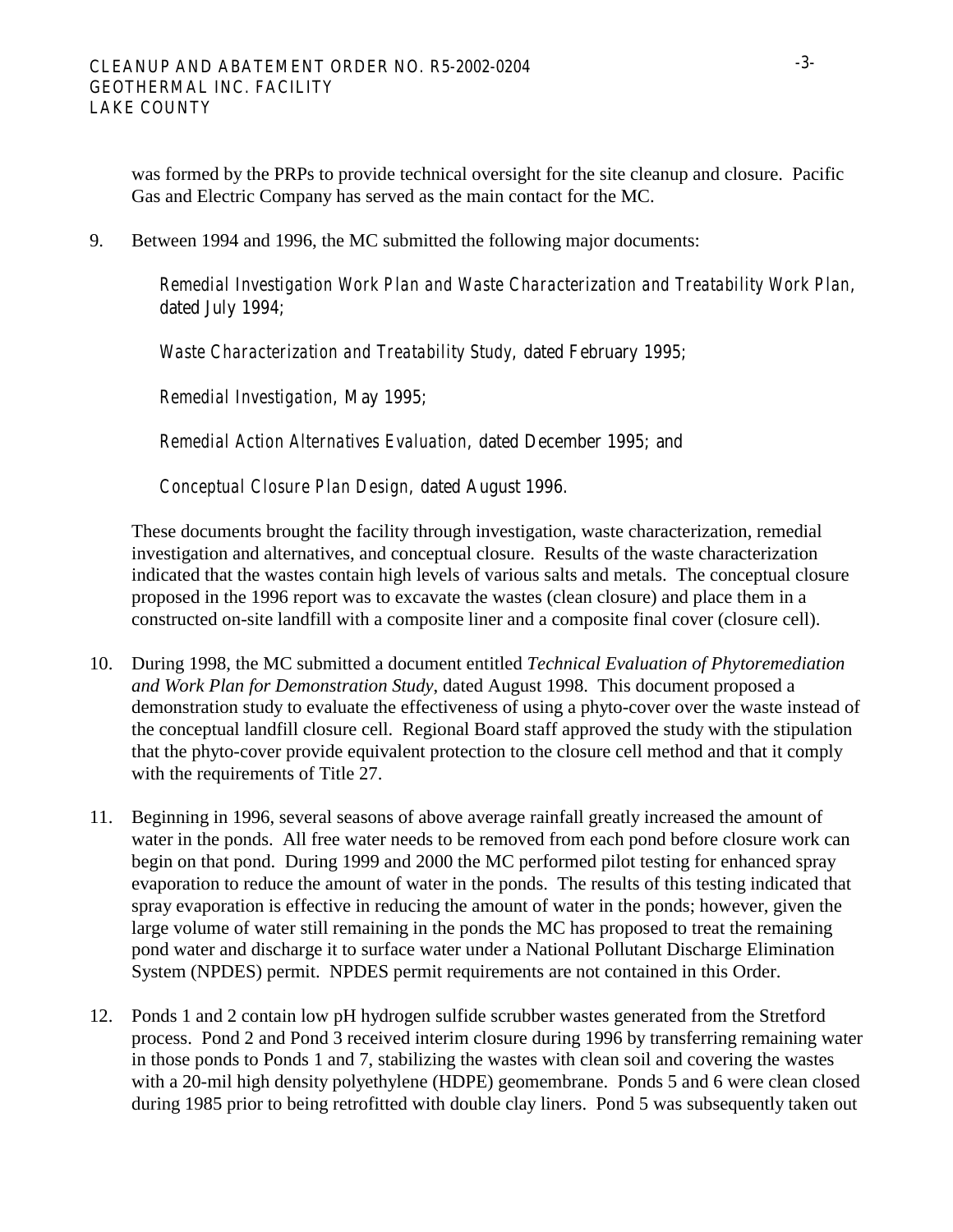of use when the leachate collection and removal system (LCRS) filled with rainwater. Pond 5 did not receive any waste after being clean closed and lined.

With the exception of Pond 5, the liquids in the ponds contain concentrations of inorganic constituents that are significantly higher than in background groundwater. Concentrations of total dissolved solids (TDS) in samples collected during May 2000 were: 9,100 mg/L (Pond 1), 4,100 mg/L (Pond 4), 590 mg/L (Pond 5), 3,900 mg/L (Pond 6), and 4,000 mg/L (Pond 7).

- 13. During April 2002, the MC submitted an addendum to the 1995 Remedial Action Alternatives Evaluation. The addendum presents results of the phytoremedation study and includes a recommendation for closure of the facility utilizing an evapotranspiration (ET) cover to be placed over the waste once the pond water is treated and removed. The proposed ET cover would consist of four feet of clean soil, eucalyptus trees and grass. Closure would also include removal of waste from the disposal trenches, as well as from Ponds 1 and 7 for consolidation into the remaining ponds. The proposed closure would utilize eucalyptus trees in areas surrounding the ponds to lower groundwater levels in order to maintain 5 feet of separation between groundwater and waste as required by Title 27. Title 27 also requires a demonstration that clean closure is infeasible for the facility to be closed using the proposed method.
- 14. Regional Board staff issued a 24 June 2002 letter to the MC expressing concerns about groundwater separation from waste, trees in the cover, and the possibility of percolate contacting the waste and leaching from the edge of the proposed cover. In response, the MC submitted a 16 July 2002 letter that addressed staffs concerns. The new proposed closure included more trees around the perimeter of the waste to maintain five feet of separation between the highest anticipated level of ground water and the waste; eliminated trees from the final cover above waste material that could damage the cover if blown over or could provide conduits to groundwater along the roots; and included an HDPE geomembrane layer and geocomposite drainage layer with two feet of cover soil.
- 15. The proposed closure method constitutes an engineered alternative to the Title 27 prescriptive standard design for waste containment systems. Title 27 allows the Regional Board to approve an engineered alternative provided certain demonstrations are made. Further details about the information contained in the addendum and the required demonstrations are given in later Findings of this Order.

# **WASTES AND THEIR CLASSIFICATION**

- 16. The facility formerly accepted liquid and solid wastes produced by geothermal exploration, steam power generation and other geothermal related activities. These wastes consisted of:
	- a. drilling mud and fluids consisting of bentonite mud, caustic, and rock/soil from the drill hole;
	- b. geothermal brines and sump liquids;
	- c. condensates from cooling towers;
	- d. petroleum fractions;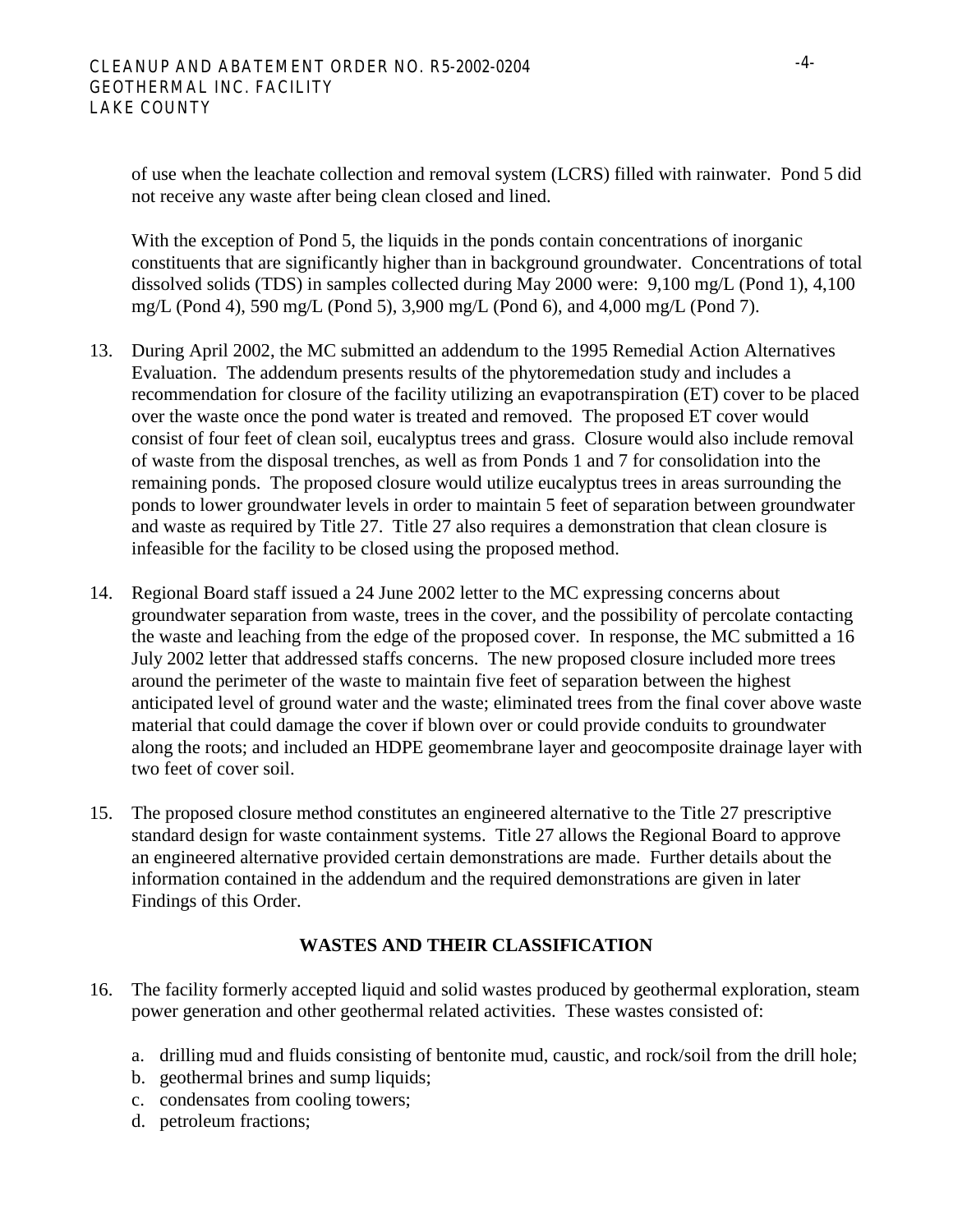- e. hydrogen sulfide scrubber wastes (Stretford waste); and
- f. solid waste from geothermal plant construction and maintenance.
- 17. The February 1995 *Waste Characterization and Treatability Study* submitted by the MC presented waste characterization data from extensive sampling and analysis of the waste. Following their review, the Department of Toxic Substances Control issued a letter dated 28 June 1995 stating that they concurred with the conclusions in the study that the waste does not meet the classification of a hazardous waste as defined in Title 22, CCR. Regional Board staff subsequently issued a letter dated 17 November 1995 concurring with the finding in the study that the waste at the facility is a designated waste as defined in Water Code Section 13173 and that Class II waste management is appropriate.
- 18. The regulations for containment of designated wastes have been promulgated in Title 27. This Order incorporates many of the requirements of Title 27.

# **SITE DESCRIPTION**

- 19. The site is located 4 miles southeast of Middletown along Butts Canyon Road. The site is situated at the base of the foothills of Long Valley and is surrounded by oak trees and grasslands. The Guenoc Winery is located on property to the southeast of the facility.
- 20. The geology at the site consists of alluvial and lacustrine deposits overlying faulted bedrock. Bedrock includes serpentine, shale sandstone, and siltstone of the Franciscan and Knoxville formations.
- 21. Land within 1000 feet of the facility is used for cattle grazing.
- 22. The closest active faults are the Collayomi Fault located approximately 7.2 miles northwest of the site, the Hunting Creek – Berryessa Fault located 8.6 miles northeast of the site, and the Maacama Fault located 12.9 miles west of the site. The fault that would produce the maximum ground shaking at the site using the maximum credible earthquake is the Hunting Creek – Berryessa Fault at 0.327g from a magnitude 6.9 event.
- 23. Groundwater occurs primarily in the alluvial and lacustrine deposits overlying the bedrock. Recharge to groundwater is primarily infiltration from rainfall. There are nine water wells within a one-mile radius of the site. Seven of these wells are used for domestic purposes and two are used for irrigation. The nearest irrigation well is 0.5 miles from the site. The nearest domestic well is 0.75 miles from the site.
- 24. The designated beneficial uses of groundwater are municipal, domestic, agricultural, and industrial supply.
- 25. The facility receives an average of about 24 inches of precipitation per year as based on a 30-year average measured at the Clearlake station, corrected using on-site precipitation data. The mean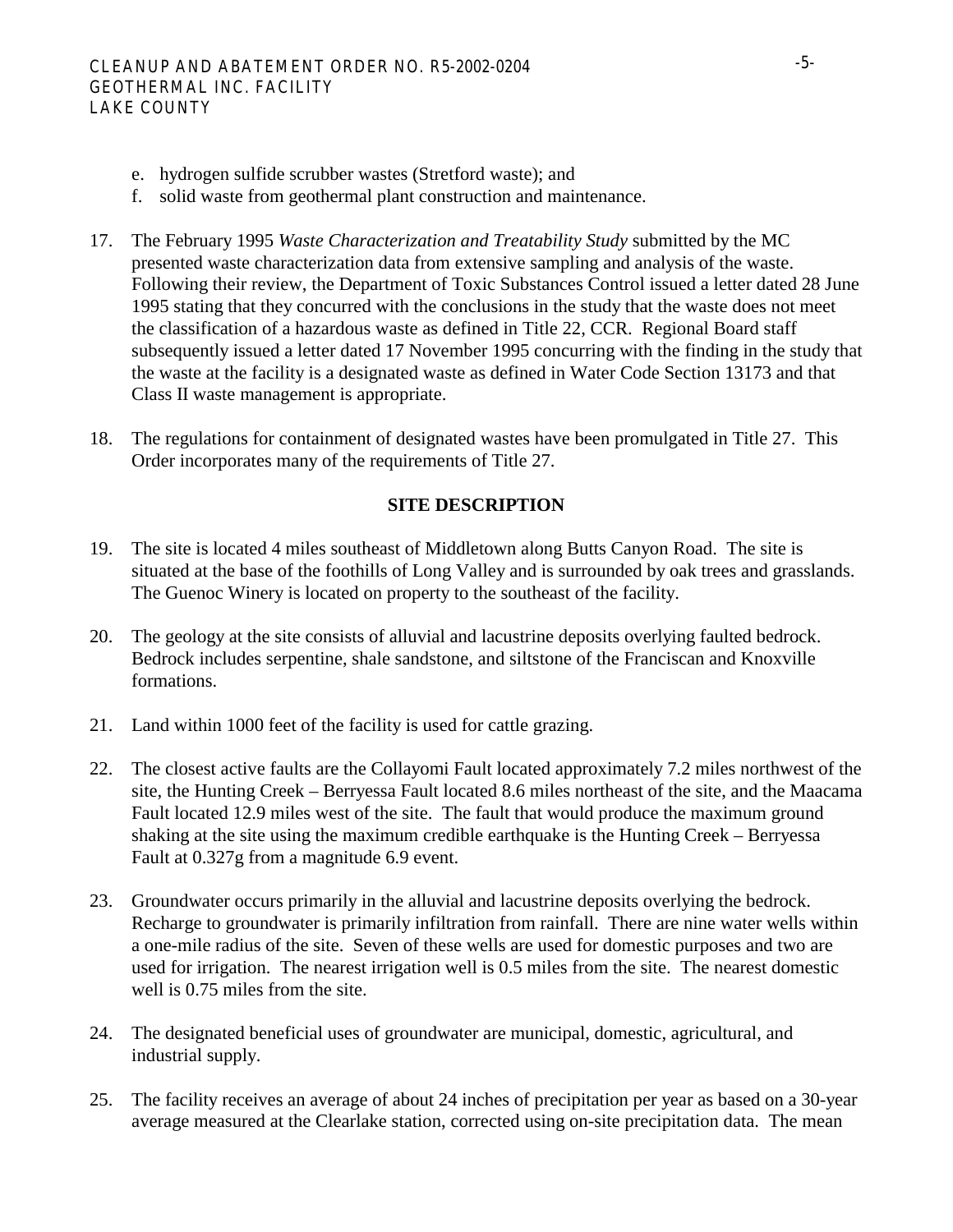evaporation for this facility is approximately 47 inches per year as measured at the Lakeport station and as measured in the on-site ponds. Based on these data, average annual net evaporation at the facility is 23 inches.

- 26. The 1000-year, 24-hour precipitation event for the facility is 6.5 inches, and the 100-year, 24 hour precipitation event for the facility is 5.1 inches, as measured at the Clearlake station. The 100-year precipitation season is 51.7 inches as measured at the Clearlake station. The on-site 100-year precipitation season is approximately 46 inches, based on data from the Clearlake station that has been in turn corrected using on-site precipitation data.
- 27. The facility is not within a 100-year floodplain.
- 28. The site is located at a surface drainage divide. The western part of the site drains to an unnamed drainage that flows to Putah Creek and then to Lake Berryessa. The eastern part of the site drains to another unnamed drainage that flows to Detert Reservoir, then to McCreary Lake, then Putah Creek and Lake Berryessa.
- 29. The designated beneficial uses of these surface waters are municipal and domestic supply; agricultural supply; power generation; recreation; and preservation and enhancement of freshwater aquatic life and wildlife.

# **ENGINEERED ALTERNATIVE DEMONSTRATIONS**

- 30. Following the removal of all free liquids, §21400(b)(1) of Title 27 requires a mandatory clean closure attempt for surface impoundments unless the discharger demonstrates, and the Regional Board finds, that it is infeasible to attempt clean closure. If this demonstration is successful, §21400(b)(2) allows closure of the surface impoundment as a landfill.
- 31. The MC has proposed an engineered alternative for the closure of the surface impoundments as described in Finding Nos. 13 and 14, above. Section 20080(b) of Title 27 allows the Regional Board to consider the approval of an engineered alternative to the prescriptive standard where the discharger demonstrates that: (1) the construction or prescriptive standard is not feasible as provided in §20080(c); and (2) the proposed engineered alternative is consistent with the performance goal addressed by the particular prescriptive standard, and provides protection against water quality impairment equivalent to the prescriptive standard. In order to demonstrate that a prescriptive standard is not feasible, the discharger is required under  $\S 20080(c)$  to demonstrate that: (1) the prescriptive standard is unreasonably and unnecessarily burdensome and will cost substantially more than an alternative which will meet the criteria contained in §20080(b), or (2) would be impractical and would not promote attainment of applicable performance standards.
- 32. The performance standard for Class II waste management units is given in §20310(a) of Title 27 that states in part: "Class II waste management units shall be designed and constructed to prevent migration of wastes from the Units to adjacent geologic materials, ground water, or surface water,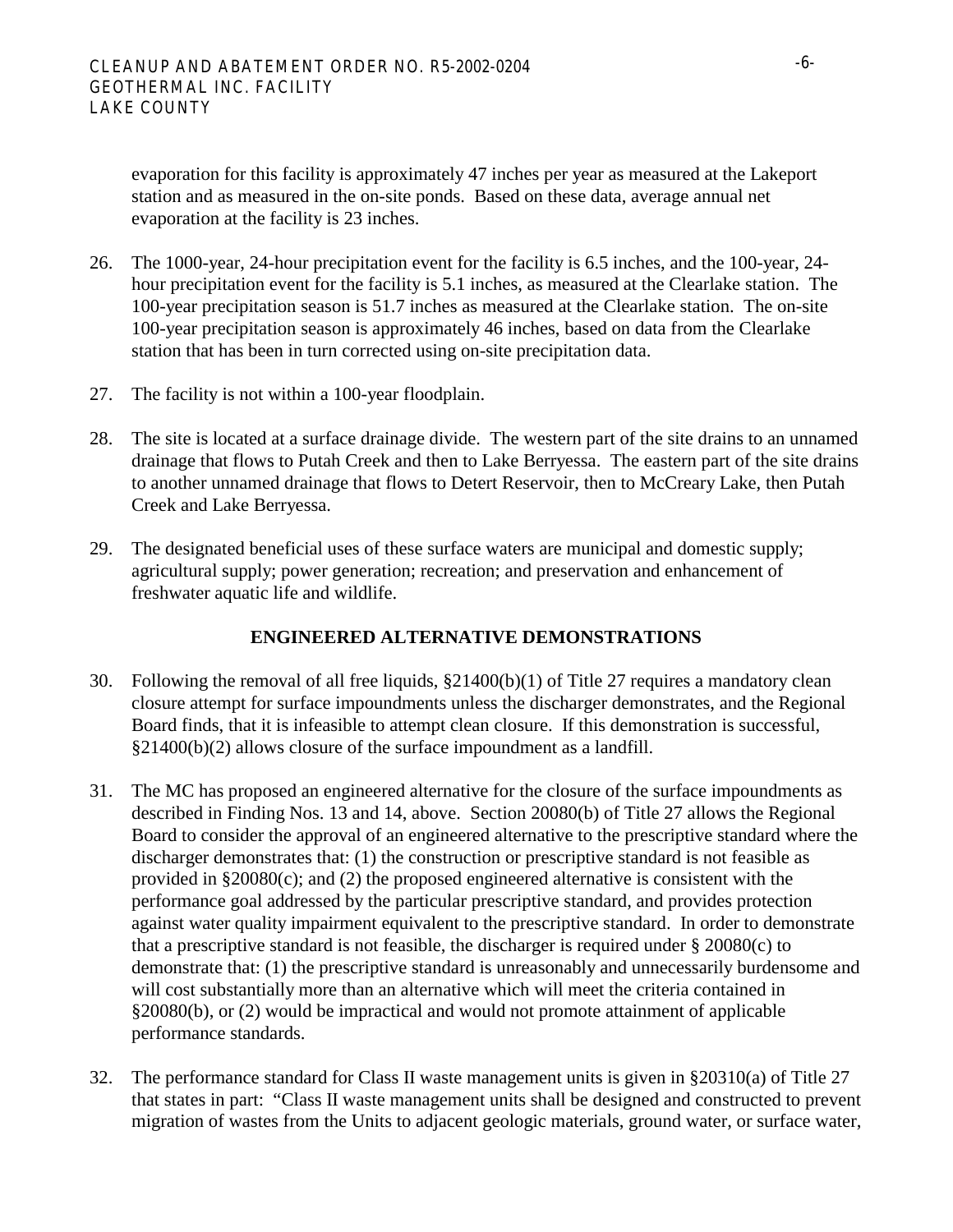during disposal operations, closure and the post-closure maintenance period."

- 33. The performance standard for final covers is given in Section 20950(a)(2)(A)1. of Title 27 which states in part: "Closure – for landfills and for waste piles and surface impoundments closed as landfills, the goal of closure, including but not limited to the installation of a final cover, is to minimize the infiltration of water into the waste, thereby minimizing the production of leachate and gas." Furthermore, §20240(c) of Title 27 requires 5 feet of separation between wastes and the highest anticipated elevation of underlying groundwater.
- 34. During March 2001, the MC submitted an evaluation of the feasibility of clean closure. The report evaluated the feasibility or infeasibility of clean closure in order to satisfy §21400(b)(1) and §20080(b)(1) of Title 27 as described in the above Findings. Following review of the evaluation, Regional Board staff issued a letter dated 2 May 2001 in which staff agreed that the evaluation demonstrated that clean closure would cost substantially more than the prescriptive standard (roughly twice as much at \$16.8 million under the worst case scenario); however staff informed the MC that the study did not adequately address the remaining portions of the demonstration of infeasibility. The MC further addressed these and other required Title 27 demonstrations in later submittals that are discussed in Findings below.
- 35. During March 2002, the MC submitted an addendum to the December 1995 *Remedial Action Alternatives Evaluation* mentioned in Finding No. 9, above. The 1995 evaluation had proposed clean closure of the ponds by excavating the waste and placing it in an on-site landfill with a composite liner equipped with an LCRS, and composite cover. The 2002 addendum presented modeling results that utilized data collected during the phytoremediation study and periodic site monitoring events to predict the performance of the engineered alternative closure of the ponds. Data from a sealed double-ring infiltrometer test performed on the waste material was also utilized (results indicated  $k=1x10^{-7}$  cm/s). Other data utilized included groundwater level measurements following the lowering of Freeman Lake by approximately 5 feet; water uptake data for mature eucalyptus trees at a phytoremediation site near Courtland, California; and rainfall data from an on-site weather station compared with weather stations in Middletown, Clearlake, and Lakeport. The MC found that rainfall data from the Clearlake station correlated best with data from the on-site weather station and was utilized in the models. The correlation of the Clearlake data and the site data was presented in further detail in the 31 May 2002 *Response to Comments* that addressed the concerns about the addendum expressed in a Regional Board staff letter dated 3 May 2002.

 Two models were utilized in the evaluation. The first model (the infiltration model) used the UNSAT-H modeling program to predict the performance of the engineered alternative cover in preventing infiltration of rainwater. The second model (the Modflow groundwater flow model) utilized a 10-year transient predictive simulation to predict groundwater elevations beneath the waste in order to show that 5-feet of separation could be maintained between groundwater and waste as required by Title 27. The groundwater flow model was calibrated against site groundwater elevations measured under pre-closure conditions and each model was tested for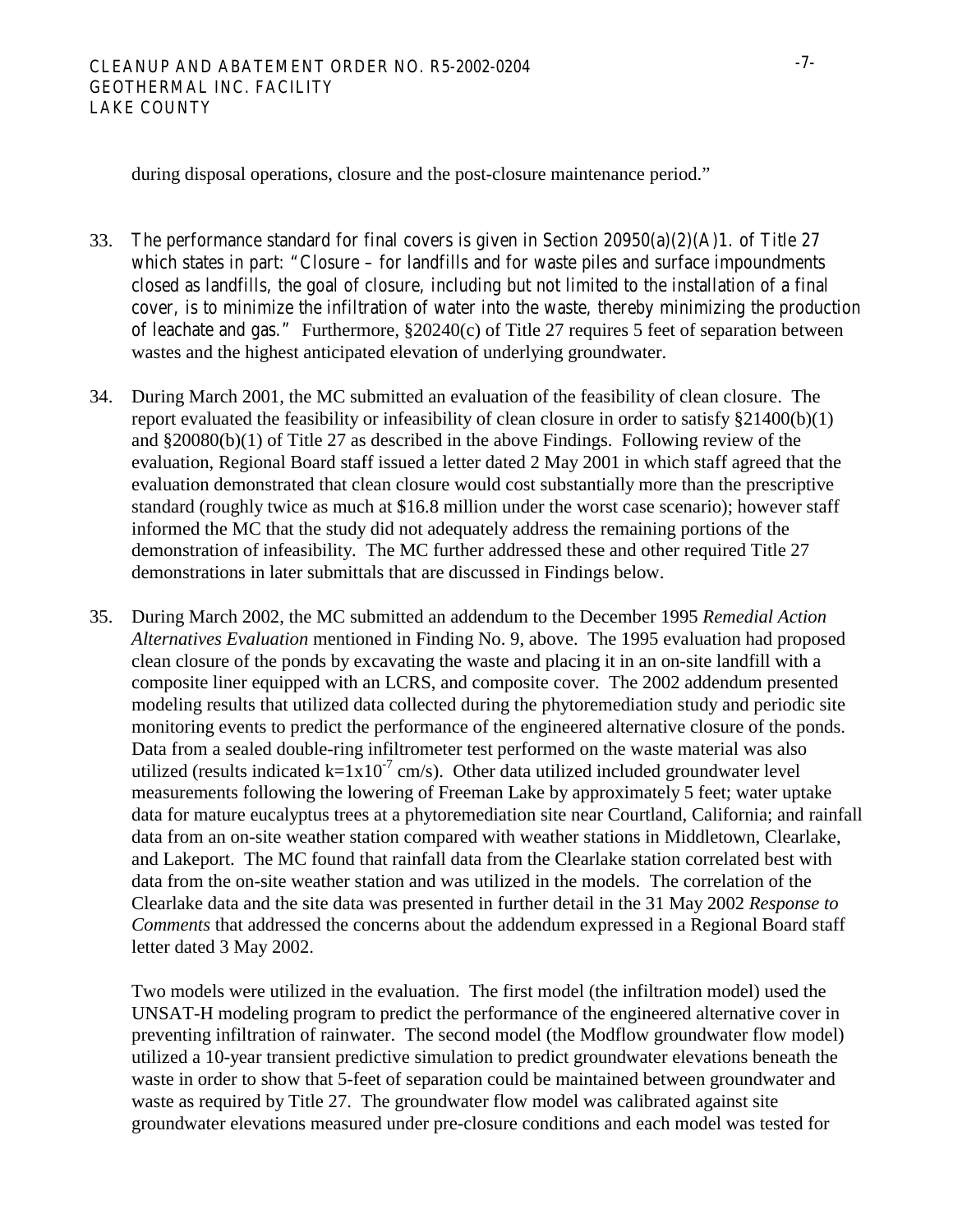sensitivity to various input parameters.

 The infiltration model was initially run with annual rainfall totals of 28, 38 and 53.5 inches of rainfall that were based on average, high and very high precipitation years at the Clearlake station. In each case the model predicted that water infiltrating into the 4-feet of cover soil would not reach the waste. The model was re-run with two feet of cover soil in response to staff's concerns in the 24 June 2002 letter. This modeling also indicated that infiltrating water would not reach the bottom of the two-foot soil layer. The mechanisms that prevent infiltration into the waste include the low hydraulic conductivity of the cover material, storage of moisture in the cover soil, plant uptake of water during the rainy season and the subsequent evaporation and evapotranspiration of the moisture from the cover soil during the remainder of the year. Any infiltrating rainwater that does reach the bottom of the two-foot soil layer would be stopped by the HDPE geomembrane and travel to the edge of the closure unit through the geocomposite drainage layer. This indicates that the engineered alternative cover would comply with the Class II performance standard given in §20310(a) of Title 27, and the performance standard for final covers is given in  $\S 20950(a)(2)(A)$  of Title 27. This also indicates that the engineered alternative satisfies the necessary demonstrations required in §20080(b)(2) in that it is consistent with the performance goals and would provide equivalent protection to the prescriptive standard.

 The groundwater flow model was run under eleven forecast simulations to evaluate various combinations of remedial options at the site. These simulations included a base case in which the site would remain unclosed. The MC reported that several simulations were able to meet the waste-groundwater separation criterion, but that one simulation resulted in the best combination of reducing the footprint of the closed landfill, meeting the waste-groundwater separation criterion, and minimizing the size of the phytoremediation plantation. This simulation was later modified and re-run based on staff's concerns about maintaining greater than five feet of separation between waste and the highest anticipated level of groundwater. The modified closure scenario includes moving wastes from the disposal trenches and Ponds 1 and 7 to Ponds 4 and 6; two feet of cover soil, shallow rooted vegetation, and geomembrane/drainage layer over Ponds 2, 3, 4 and 6 to control infiltration; addition of sufficient soil to achieve proper drainage and a plantation of eucalyptus trees over ponds 1 and 7; addition of sufficient soil to achieve proper drainage and a plantation of eucalyptus trees over Pond 5 and the unused ponds to the south of Ponds 2 and 3 to lower groundwater levels; a line of eucalyptus trees between the east side of the landfill and Freeman Lake to intercept groundwater with elevated concentrations of boron and sulfate; and the lowering of Freeman Lake to 1,096 feet above mean sea level. Under this closure scenario, the waste would reside only in Ponds 2, 3, 4 and 6. In order to predict the highest anticipated elevation of underlying groundwater, a ten year simulation was used with average annual rainfall during each year except year six during which a simulated 100-year rainfall season was used. The model predicted that greater than five feet of separation can be achieved when new groundwater equilibrium conditions are established after closure is complete. Once established, five feet of separation can be maintained between groundwater and waste, even during a 100-year rainfall season. The model results indicate that the proposed engineered alternative closure can comply with 5-foot separation requirement in §20240(c) of Title 27.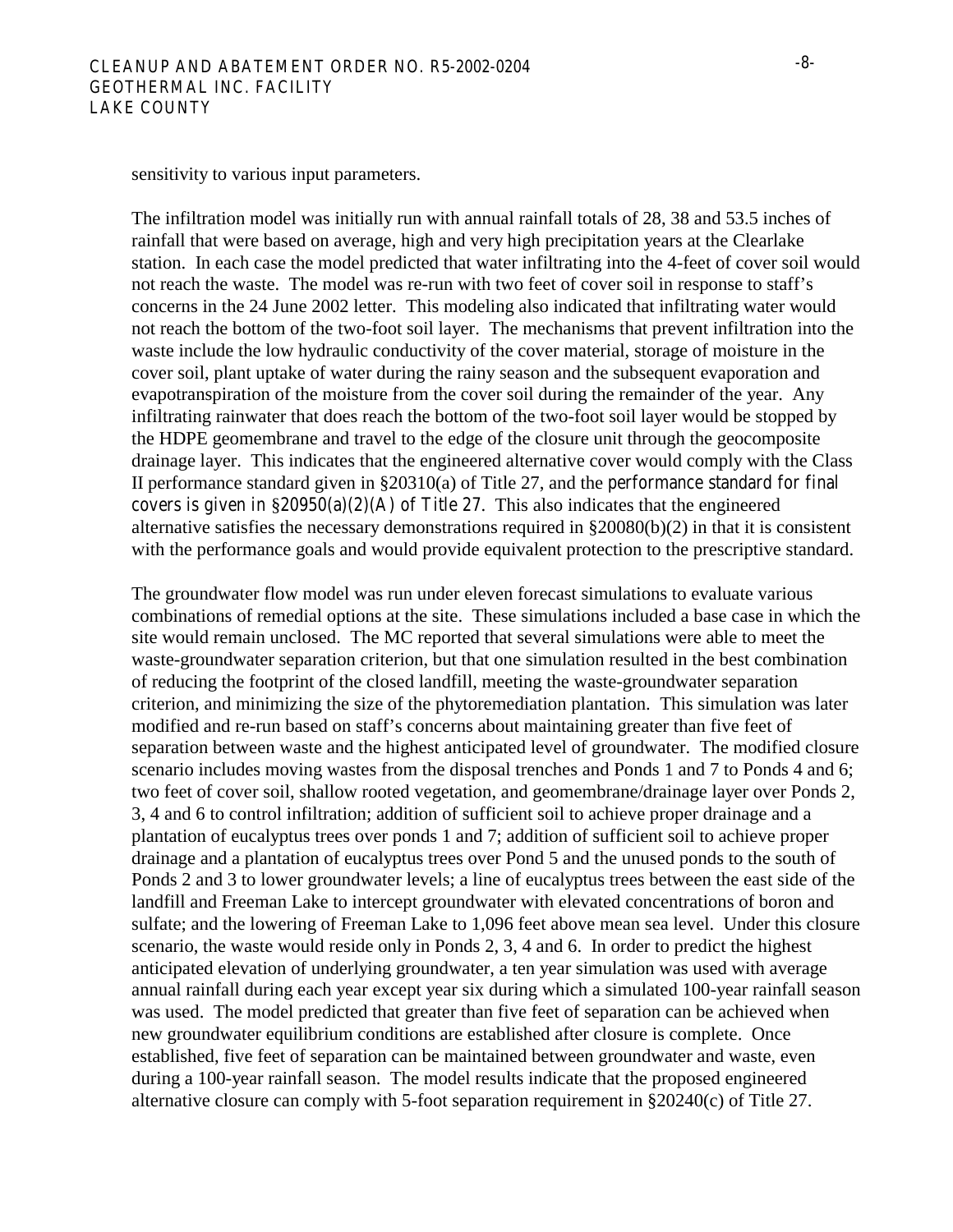- 36. During May 2002, the MC submitted a response to comments on the March 2002 addendum. These comments were included in a Regional Board staff letter dated 3 May 2002. Among these comments was that the addendum did not provide a reason or reasons why the prescriptive standard is unreasonably or unnecessarily burdensome as required by §20080(c)(1) of Title 27. The MC response stated: *To demonstrate that the prescriptive standard is unreasonably and unnecessarily burdensome, we looked at whether the clean closure alternative provided significant benefits (i.e., additional protection of the environment) that would warrant the additional cost to implement this alternative. In the evaluation of economic feasibility, we relied on provisions of State Water Resources Control Board Resolution 92-49. Section III(H)(1)(b) of that resolution states that economic feasibility is an objective balancing of the incremental benefit of attaining further reductions in the concentrations of constituents of concern as compared with the incremental cost of achieving those reductions.* The MC response went on to say that the significantly higher cost of the prescriptive standard (\$8 million to \$10 million more) reflects the unreasonable and unnecessary burden of that option because:
	- a. clean closure involves significantly more handling of the waste and therefore more exposure to human health and the environment;
	- b. Ponds 2 and 3 were previously closed through an interim remedial measure in 1996 that included stabilizing the waste with clean soil and would need to be re-excavated under the clean closure option;
	- c. the engineered alternative closure provides at least equivalent protection to the prescriptive standard by preventing the creation of leachate by using infiltration before it can reach the waste;
	- d. under the clean closure option, the bottom of the liner would likely be in contact with underlying groundwater since that option as proposed in 1995 did not include mechanisms to maintain the required separation between groundwater and waste;
	- e. under clean closure, the landfill would be less aesthetically appealing than under the engineered alternative closure; and
	- f. with an equivalently protective and lower cost closure alternative available, it is unreasonably and unnecessarily burdensome to require a remedy that increases the costs by \$8 million to \$10 million.

The reasons presented by the MC indicate that the prescriptive standard closure would be unreasonably and unnecessarily burdensome. This final demonstration completes the necessary demonstrations required under §20080(b) and (c) of Title 27 for the Regional Board to approve the engineered alternative closure.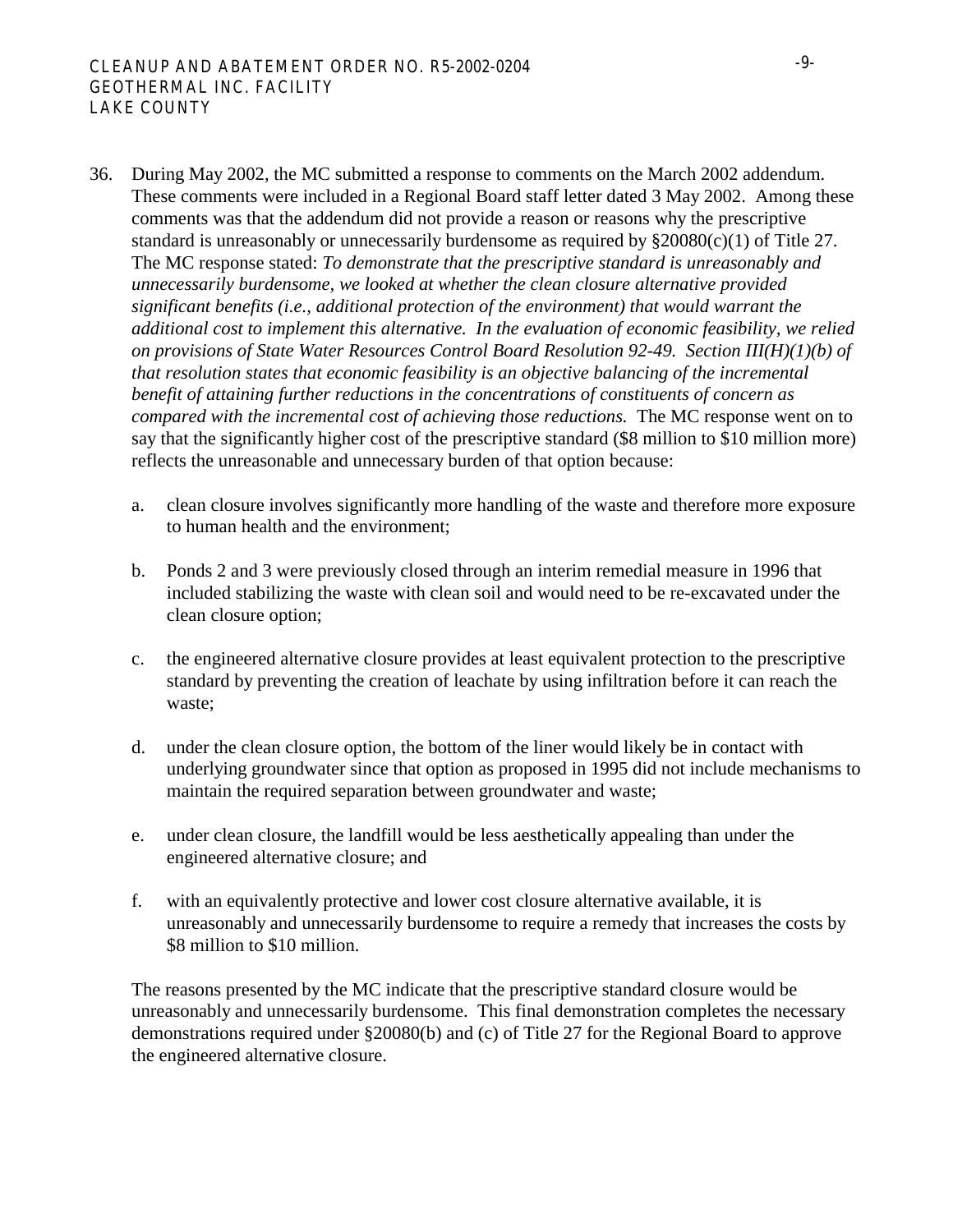## **LEGAL AUTHORITY**

- 37. Monitoring data from groundwater monitoring wells indicate that the wastes in the ponds have discharged into the underlying groundwater.
- 38. The *Water Quality Control Plan for the Sacramento River and San Joaquin River Basins, Fourth Edition*, (hereafter Basin Plan) designates beneficial uses of the waters of the State, establishes water quality objectives to protect these uses, establishes implementation plans and policies for attaining water quality objectives, and incorporates by reference plans and policies adopted by the State Water Resources Control Board. Storm water from the site drains to upper Putah Creek, then to Lake Berryessa, then to lower Putah Creek, and then to the Delta. The Basin Plan identifies the beneficial uses of these surface waters as domestic, municipal, agricultural and industrial supply, groundwater recharge, recreation, aesthetic enjoyment, fresh water replenishment and habitat, spawning, wildlife habitat and the preservation and enhancement of fish, wildlife and other aquatic resources.
- 39. The beneficial uses of the groundwater underlying Ponds 1-7 are domestic, municipal, agricultural and industrial supply. The water quality objectives for TDS, chloride, sulfate and boron to protect these beneficial uses are:

| <b>Standard Type</b>     | <b>TDS</b><br>(mg/L) | Chloride<br>(mg/L) | <b>Sulfate</b><br>(mg/L) | <b>Boron</b><br>(mg/L) |
|--------------------------|----------------------|--------------------|--------------------------|------------------------|
| <b>Primary MCL</b>       | <b>None</b>          | None               | 500                      | None                   |
| <b>Secondary MCL</b>     | 500                  | 250                | 250                      | <b>None</b>            |
| <b>Agricultural Goal</b> | 450                  | 106                | <b>None</b>              | 0.7                    |

40. Semi-annual groundwater monitoring is conducted at the facility. Water samples are collected from groundwater in the vicinity of Ponds 1-7 to characterize the background quality of groundwater underlying Ponds 1-7. The quality of these samples was:

| Well ID       | Date<br>Sampled | <b>TDS</b><br>(mg/L) | Chloride<br>(mg/L) | <b>Sulfate</b><br>(mg/L) | <b>Boron</b><br>(mg/L) |
|---------------|-----------------|----------------------|--------------------|--------------------------|------------------------|
| $A-4$         | Apr. 2002       | 630                  | 10                 | 140                      | 0.043                  |
| $A-5$         | Apr. 2002       | 330                  | 6.8                | 48                       | ${}< 0.02$             |
| <b>MW-102</b> | Apr. 2002       | 140                  | 2.3                | 3.1                      | 0.015                  |
| <b>MW-109</b> | Apr. 2002       | 110                  | 5.5                | 3.8                      | ${}< 0.02$             |
| <b>MW-110</b> | Apr. 2002       | 130                  | 5.6                | 0.77                     | ${}< 0.02$             |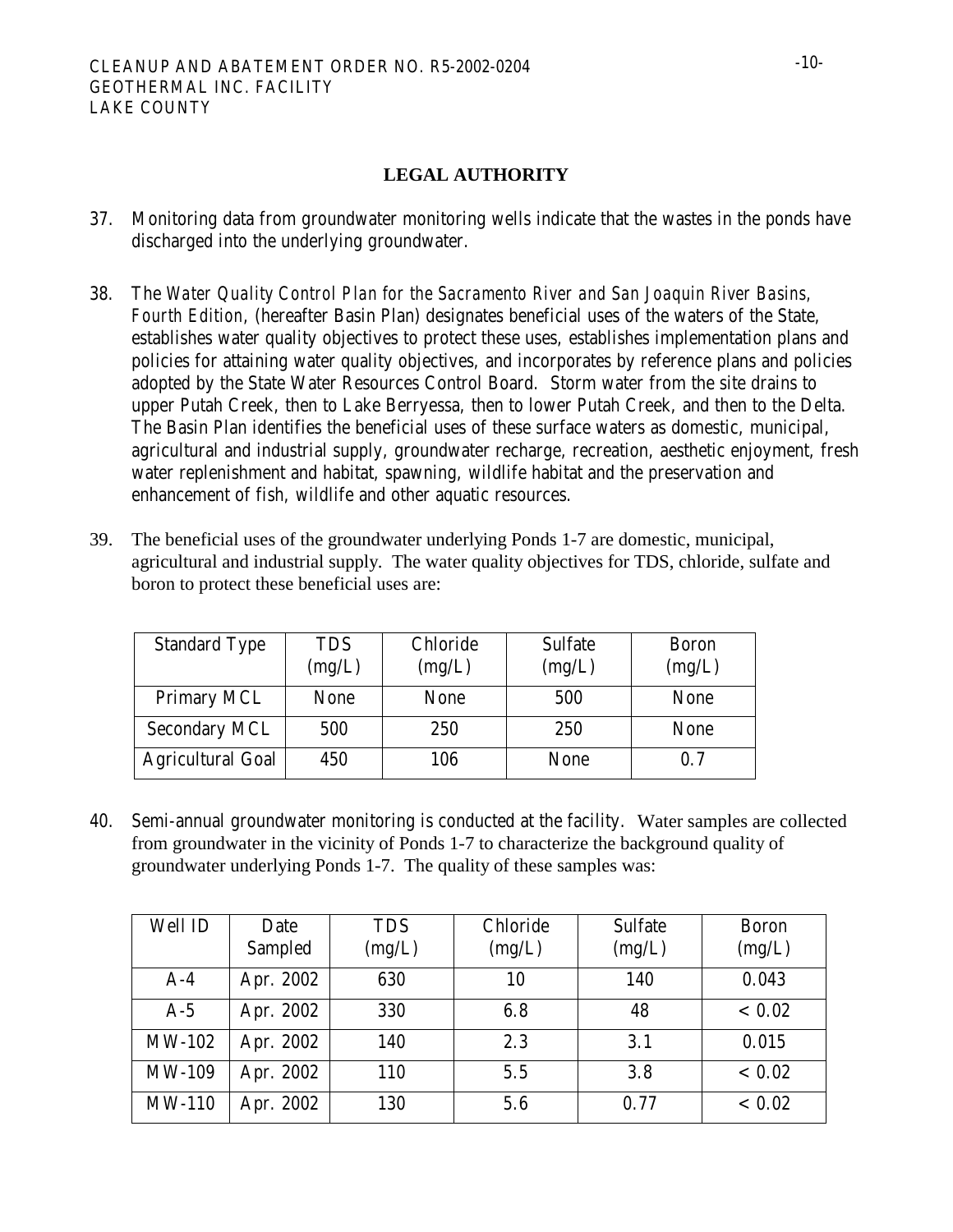### CLEANUP AND ABATEMENT ORDER NO. R5-2002-0204 GEOTHERMAL INC. FACILITY LAKE COUNTY

| 2002<br>$MW-$<br>$-10$<br>$450\,$<br>Apr.<br>$\overline{ }$<br>11 J | £<br>o. 0 | 100 | 0.02 |
|---------------------------------------------------------------------|-----------|-----|------|
|---------------------------------------------------------------------|-----------|-----|------|

41. Water samples are also collected from groundwater downgradient from Ponds 1-7. The quality of those samples was:

| Well ID       | Date<br>Sampled | <b>TDS</b><br>(mg/L) | Chloride<br>(mg/L) | <b>Sulfate</b><br>(mg/L) | <b>Boron</b><br>(mg/L) |
|---------------|-----------------|----------------------|--------------------|--------------------------|------------------------|
| $A-7$         | Apr. 2002       | 2,390                | 28                 | 1,400                    | 9                      |
| $FMW-5$       | Apr. 2002       | 1,930                | 26                 | 1,100                    | 5.2                    |
| $EX-10B$      | Apr. 2002       | 1,620                | 20                 | 1,100                    | 5.6                    |
| <b>MW-105</b> | Apr. 2002       | 670                  | 130                | 250                      | 4.9                    |
| <b>MW-106</b> | Apr. 2002       | 6,960                | 110                | 4,700                    | 23                     |
| <b>MW-107</b> | Apr. 2002       | 3,230                | 91                 | 2,000                    | 6.3                    |
| <b>MW-108</b> | Apr. 2002       | 1,140                | 97                 | 560                      | 2.2                    |

- 42. Thus, the levels of TDS, chloride, sulfate and boron in the groundwater in the vicinity of the ponds and the disposal trenches are significantly higher than the background levels of those constituents indicating that the ponds have impacted water quality.
- 43. Measurements conducted in monitoring wells and piezometers indicate that groundwater resides at elevations that vary from a few feet from the pond bottoms to levels that are above the pond bottoms and the solid waste disposal trenches. Thus, groundwater levels are high enough for groundwater to contact the waste in the ponds and disposal trenches.
- 44. The wastes in the ponds contain high levels of various salts and metals. Accordingly, the ponds are a continuing threat to water quality as long as liquids remain in the ponds, and the ponds remain unclosed.
- 45. The State Water Resources Control Board (State Board) has adopted Resolution No. 92-49, the *Policies and Procedures for Investigation and Cleanup and Abatement of Discharges under Water Code Section* 13304. This Policy, as amended, sets forth the policies and procedures to be used during an investigation or cleanup and abatement of discharges of waste and the effects of discharges of waste subject to Section 13304 of the Water Code. This Policy requires that cleanup standards be consistent with State Board Resolution No. 68-16 (the antidegradation policy).
- 46. Section III.F.2.c. of Resolution No. 92-49 provides that the Regional Board shall require actions for cleanup and abatement to implement the provisions of Chapter 15 that are applicable to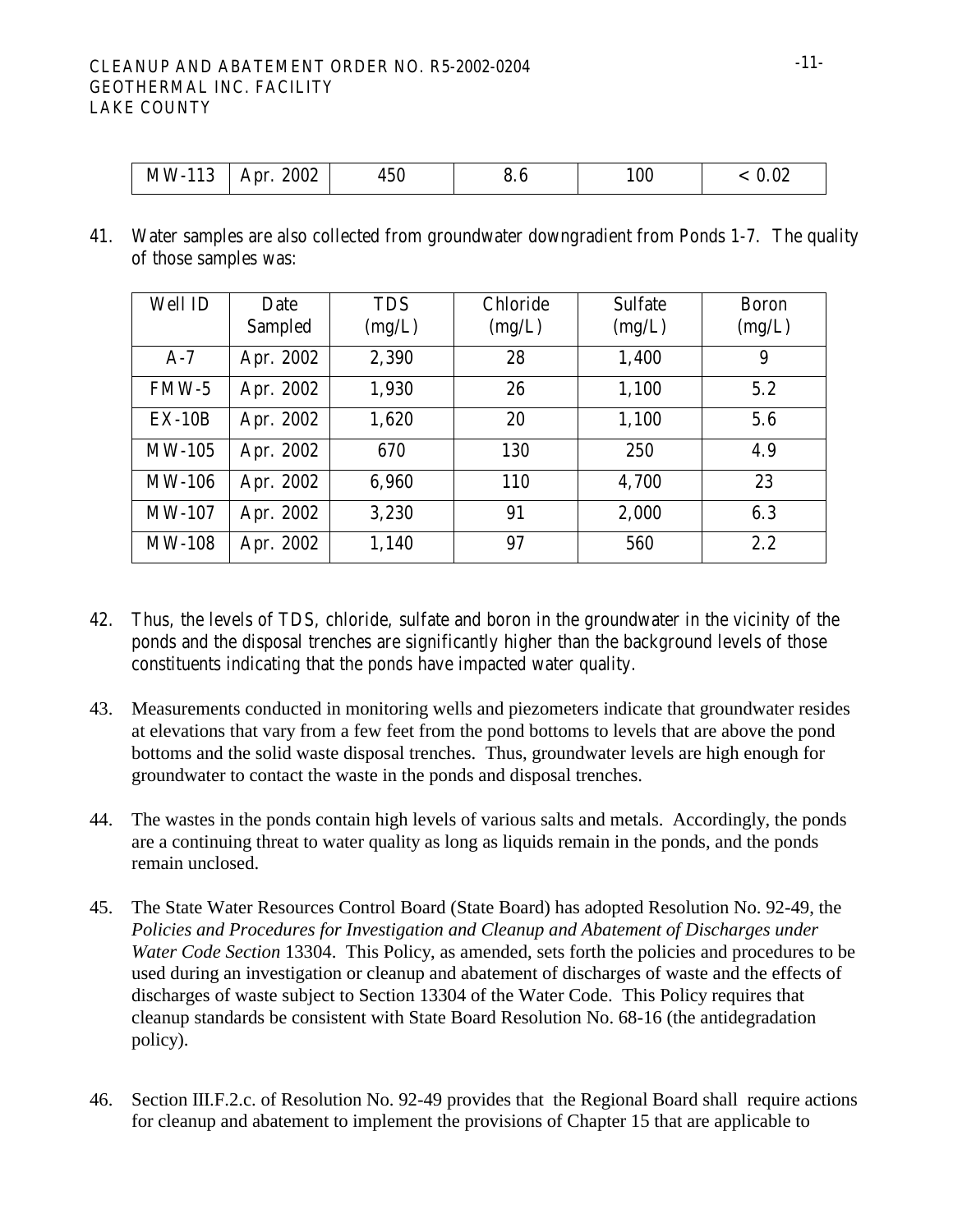cleanup and abatement, if technologically and economically feasible, where "cleanup and abatement involves actions other than removal of the waste, such as containment of waste in soil or ground water by physical or hydrological barriers to migration (natural or engineered), or insitu treatment (e.g., chemical or thermal fixation, or bioremediation) . . . ."

47. Resolution No. 92-49, Section III.G., requires that the Regional Board:

"Ensure that dischargers are required to clean up and abate the effects of discharges in a manner that promotes attainment of either background water quality, or the best water quality which is reasonable if background levels of water quality cannot be restored, considering all demands being made and to be made on those waters and the total values involved, beneficial and detrimental, economic and social, tangible and intangible; in approving any alternative cleanup levels less stringent than background, apply Section 2550.4 of Chapter 15 . . .; any such alternative cleanup level shall:

- 1. Be consistent with the maximum benefit to the people of the state;
- 2. Not unreasonably affect present and anticipated beneficial use of such water; and
- 3. Not result in water quality less than that prescribed in the Water Quality Control Plans and Policies adopted by the State and Regional Water Boards."
- 48. Section 13304(a) of the California Water Code (Water Code) provides in part:

"Any person who has discharged or discharges waste into the waters of this state in violation of any waste discharge requirement or other order or prohibition issued by a regional board or the state board, or who has caused or permitted, causes or permits, or threatens to cause or permit any waste to be discharged or deposited where it is, or probably will be, discharged into the waters of the state and creates, or threatens to create, a condition of pollution or nuisance, shall upon order of the regional board, clean up the waste or abate the effects of the waste, or, in the case of threatened pollution or nuisance, take other necessary remedial action, including, but not limited to, overseeing cleanup and abatement efforts."

49. Section 13304(c)(1) of the Water Code states in part:

"[T]he person or persons who discharged the waste, discharges the waste, or threatened to cause or permit the discharge of the waste within the meaning of subdivision (a), are liable to that government agency to the extent of the reasonable costs actually incurred in cleaning up the waste, abating the effects of the waste, supervising cleanup or abatement activities, or taking other remedial action. The amount of the costs is recoverable in a civil action by, and paid to, the governmental agency . . . ."

50. Water Code §13350(a) provides, in part:

"Any person who (1) intentionally or negligently violates any . . . cleanup and abatement order hereafter issued, reissued, or amended by a regional board . . .shall be liable civilly in accordance with subdivision (d) or (e)." Water Code §13350(e) provides a maximum civil liability amount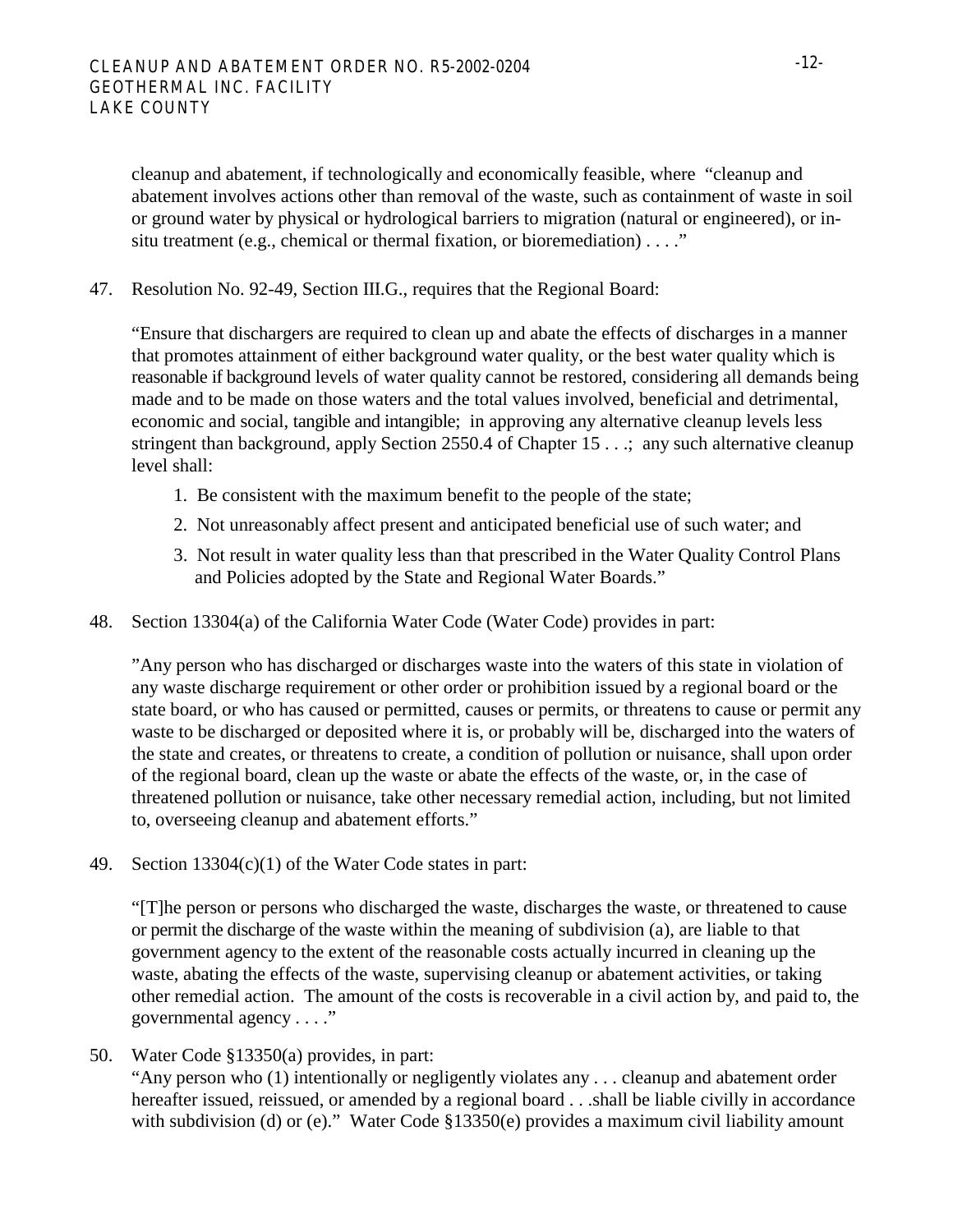for each day a violation of a cleanup and abatement order occurs and provides for different minimum civil liability amounts for each day a violation of a cleanup and abatement order occurs depending on whether a discharge does or does not occur. In accordance with Water Code § 13350(f), the Regional Board may not impose a civil liability amount less than the specified minimum amount unless it makes certain express findings.

Water Code § 13350(d) states: "The court may impose civil liability either on a daily basis or on a per gallon basis, but not both. (1) The civil liability on a daily basis may not exceed fifteen thousand dollars (\$15,000) for each day the violation occurs. (2) The civil liability on a per gallon basis may not exceed twenty dollars (\$20) for each gallon of waste discharged."

Water Code § 13350(e) states: "The state board or a regional board may impose civil liability administratively pursuant to Article 2.5 (commencing with Section 13323) of Chapter 5 either on a daily basis or on a per gallon basis, but not both. (1) The civil liability on a daily basis may not exceed five thousand (\$5,000) for each day the violation occurs. (A) When there is a discharge, and a cleanup and abatement order is issued, except as provided in subdivision (f), the civil liability shall be not less than five hundred dollars (\$500) for each day in which the discharge occurs and for each day the cleanup and abatement order is violated. (B) When there is no discharge, but an order issued by the regional board is violated, except as provided in subdivision (f), the civil liability shall not be less than one hundred dollars (\$100) for each day in which the violation occurs. (2) The civil liability on a per gallon basis may not exceed ten dollars (\$10) for each gallon of waste discharged."

Water Code § 13350(f) states: "A regional board may not administratively impose civil liability in accordance with paragraph (1) of subdivision (e) in an amount less than the minimum amount specified, unless the regional board makes express findings setting forth the reasons for its action based upon the specific factors required to be considered pursuant to Section 13327."

- 51. The waste generators, by disposing of wastes at the facility, have caused or permitted or threatened to cause or permit waste to be discharged to waters of the state where it has created and/or threatens to create a condition of pollution or nuisance.
- 52. Excavation of the wastes from Ponds 1 and 7 and the disposal trenches, closure of the ponds and planting of the eucalyptus trees in areas of impacted groundwater is anticipated to improve groundwater quality at the site. The planting of eucalyptus trees around the disposal area and the lowering of Freeman Lake are expected to lower groundwater levels to at least five feet below the level of the waste in accordance with the regulations contained in Title 27.
- 53. This Order requires the Discharger to develop concentration limits for the constituents of concern that are based on background groundwater quality as required by §20415(e) of Title 27. This Order requires that the concentration limits be updated after each monitoring event when new background data becomes available. The concentration limits will be the clean-up goals for impacted groundwater unless the Discharger can demonstrate that concentration limits greater than background are warranted pursuant to §20400 of Title 27.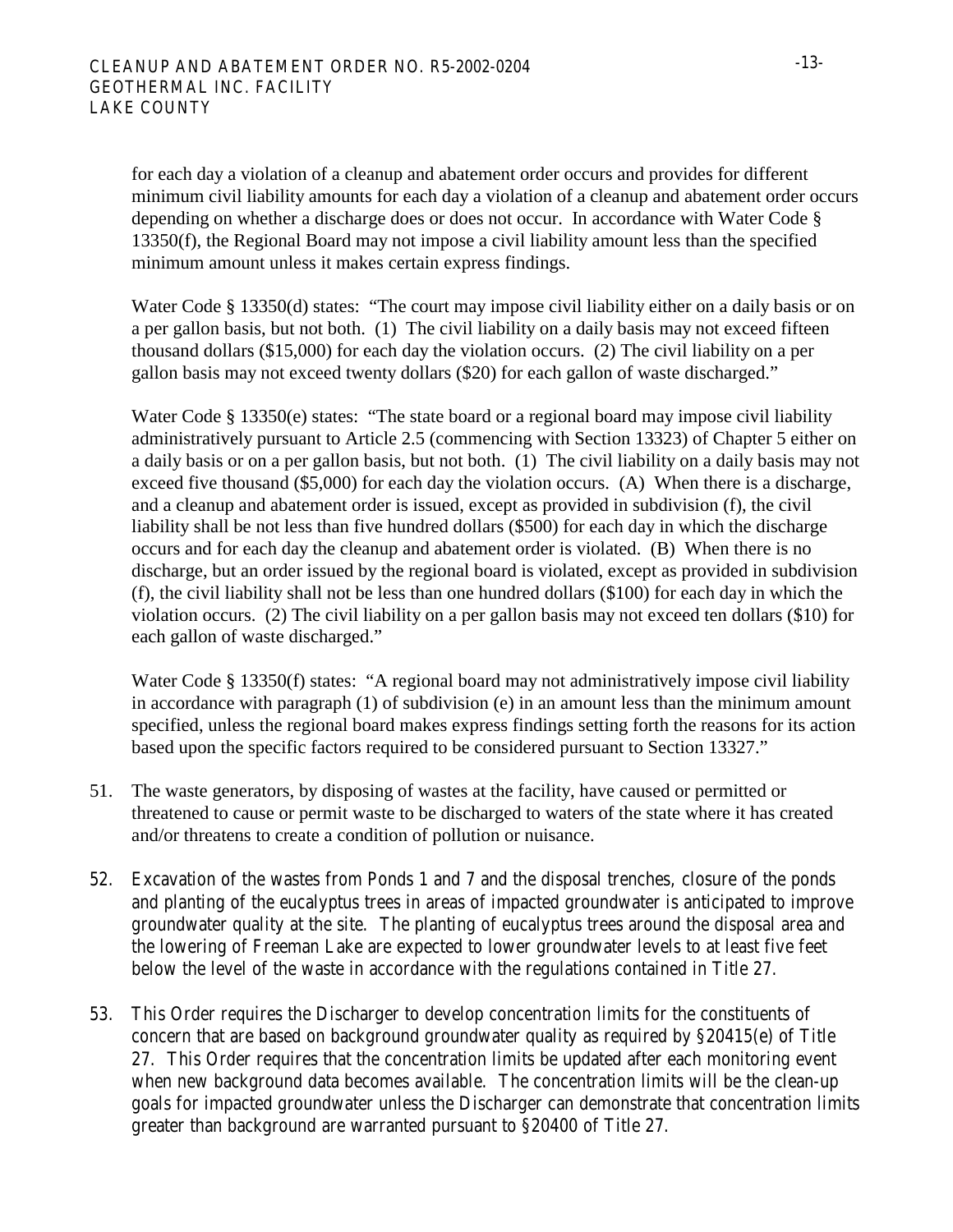54. Section 13267 of the Porter-Cologne Water Quality Control Act also states:

"(a) A regional board, in establishing or reviewing any water quality control plan or waste discharge requirements, or in connection with any action relating to any plan or requirement or authorized by this division, may investigate the quality of any waters of the state within its region."

 (b) (1) In conducting an investigation specified in subdivision (a), the regional board may require that any person who has discharged, discharges, or is suspected of having discharged or discharging, or who proposes to discharge waste within its region, or any citizen or domiciliary, or political agency or entity of this state who has discharged, discharges, or is suspected of having discharged or discharging, or who proposes to discharge, waste outside of its region that could affect the quality of waters within its region shall furnish, under penalty of perjury, technical or monitoring program reports which the regional board requires. The burden, including costs, of these reports shall bear a reasonable relationship to the need for the report and the benefits to be obtained from the reports. In requiring those reports, the regional board shall provide the person with a written explanation with regard to the need for the reports, and shall identify the evidence that supports requiring that person to provide the reports."

55. This Order requires the Discharger to develop and submit an Engineering Feasibility Study that evaluates methods for cleaning up groundwater that has already been impacted by the discharges of waste. This Order also requires the Discharger to develop and submit a Corrective Action Plan that proposes implementation of the best remedy from the Engineering Feasibility Study. The technical reports required by this Order are necessary to assure compliance with this Order.

### **FINANCIAL ASSURANCES**

56. Following Board staff approval of the final construction report, this Order requires the Discharger to submit financial assurance cost estimates and a proposed Title 27 financial assurances mechanism that is adequate for at least 30 years of post-closure maintenance and for implementing the Corrective Action Plan.

### **CEQA CONSIDERATIONS**

57. A draft Initial Study and proposed Mitigated Negative Declaration for the closure project were circulated to the Discharger, interested parties, interested agencies and made available to the public for public comment on 15 August 2002. The public comment period closed on 16 September 2002. A Resolution adopting the Mitigated Negative Declaration was adopted by this Board concurrently with this Order, in accordance with the California Environmental Quality Act (Public Resources Code Section 21000, et seq. and the Guidelines, Title 14 California Code of Regulations, Section 15000, et seq.).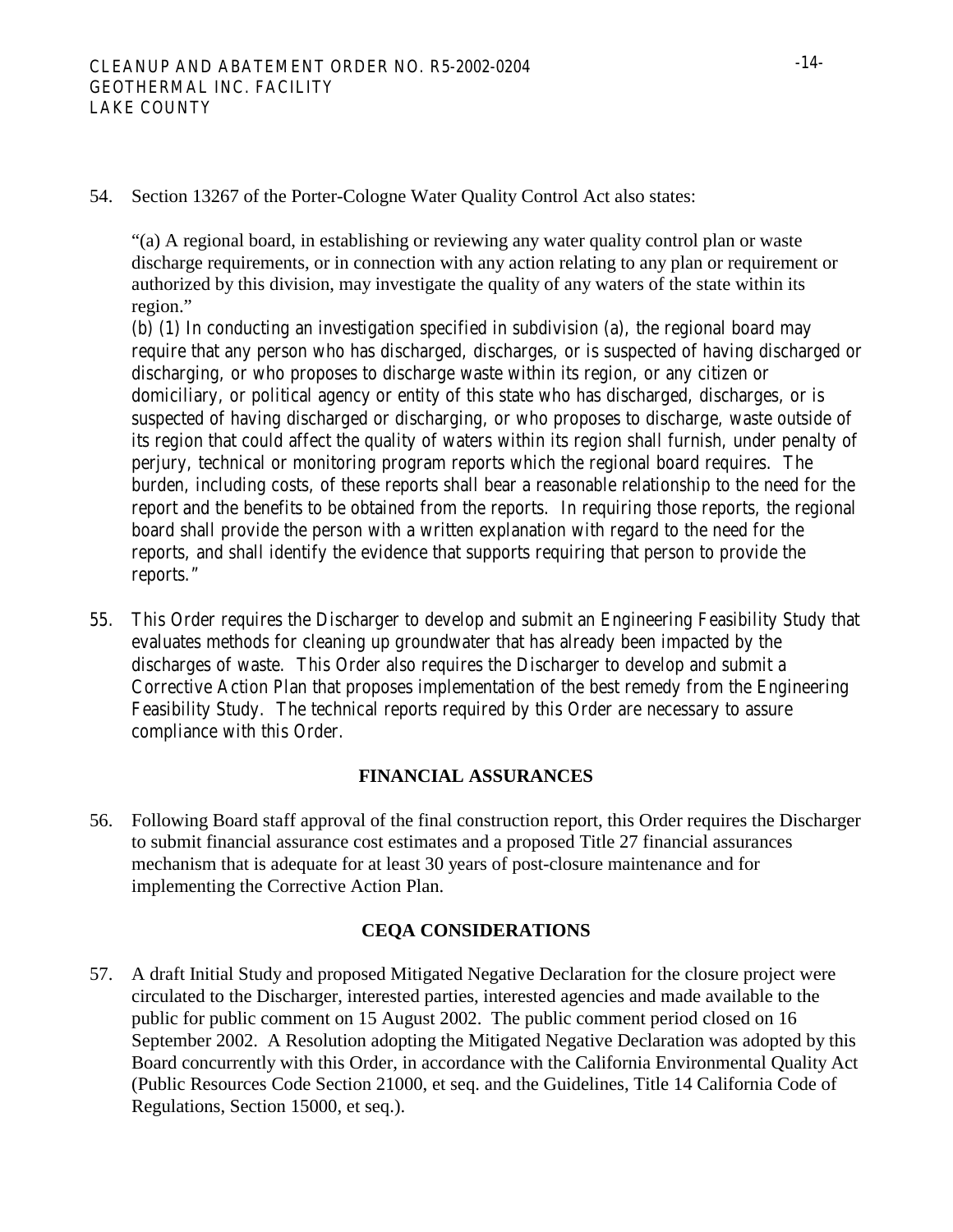- 58. On 6 December 2002, the Regional Board, acting as lead agency, adopted a Mitigated Negative Declaration for the Dischargers' proposed facility closure in accordance with the California Environmental Quality Act (Public Resources Code Section 21000, et seq.). The Regional Board determined that the project, as revised to incorporate mitigation measures, would not have a significant effect on the environment.
- 59. A Resolution adopting a Mitigation and Monitoring Plan to enable the Board to ensure that the mitigation measures agreed to by Discharger are implemented is adopted by this Board concurrently with adoption of this Order.

### **OTHER LEGAL REFERENCES**

- 60. This Regional Board's Order does not protect the Discharger from any criminal enforcement action brought against them for any illegal or unlawful disposal/transportation/storage of designated waste or the unlawful discharge of said waste into waters of the State.
- 61. Any person affected by this action of the Regional Board may petition the State Water Resources Control Board (State Board) to review the action in accordance with Title 23 California Code of Regulations Sections 2050-2068. The State Board must receive the petition within 30 days of the date of this Order. Copies of the law and regulations applicable to filing petitions may be found on the Internet at [www.swrcb.ca.gov](http://www.swrcb.ca.gov/) or will be provided upon request.

IT IS HEREBY ORDERED pursuant to Sections 13304 and 13267 of the California Water Code that Anadarko Petroleum Corporation; Boeing Satellite Systems, Inc.; Calpine; Cypress Amax Minerals Company; Freeport McMoran, Inc./Aminoil, Inc.; Geothermal Inc.; Geothermal Kinetics, Inc.; Hughes Aircraft Company/Thermogenics, Inc.; IMC Global; Maxus Energy Corporation; MCR Geothermal; MSR Public Power Agency; Natomas; Northern California Power Agency; Ocean Energy Resources Inc.; Pacific Gas and Electric Company; Phelps Dodge; Phillips Petroleum Company; Republic Geothermal; Sacramento Municipal Utility District; Santa Fe Geothermal Inc./Occidental Geothermal Inc.; Shell Oil Company; State of California Department of Water Resources; Sunoco; Thermal Power; and Union Oil Company of California dba Unocal and their agents, assigns and successors, in order to meet the provisions of Division 7 of the California Water Code and the regulations adopted thereunder, shall cleanup and abate the effects of the discharges of waste as follows:

# **A. DISCHARGE PROHIBITIONS:**

- 1. The discharge of any waste at the facility that originates from outside of the facility boundaries is prohibited.
- 2. The discharge of any waste at the facility after completion of facility closure activities is prohibited.
- 3. The discharge of any waste or leachate to surface waters, surface water drainage courses, or groundwater, except as specifically allowed under a NPDES permit, is prohibited.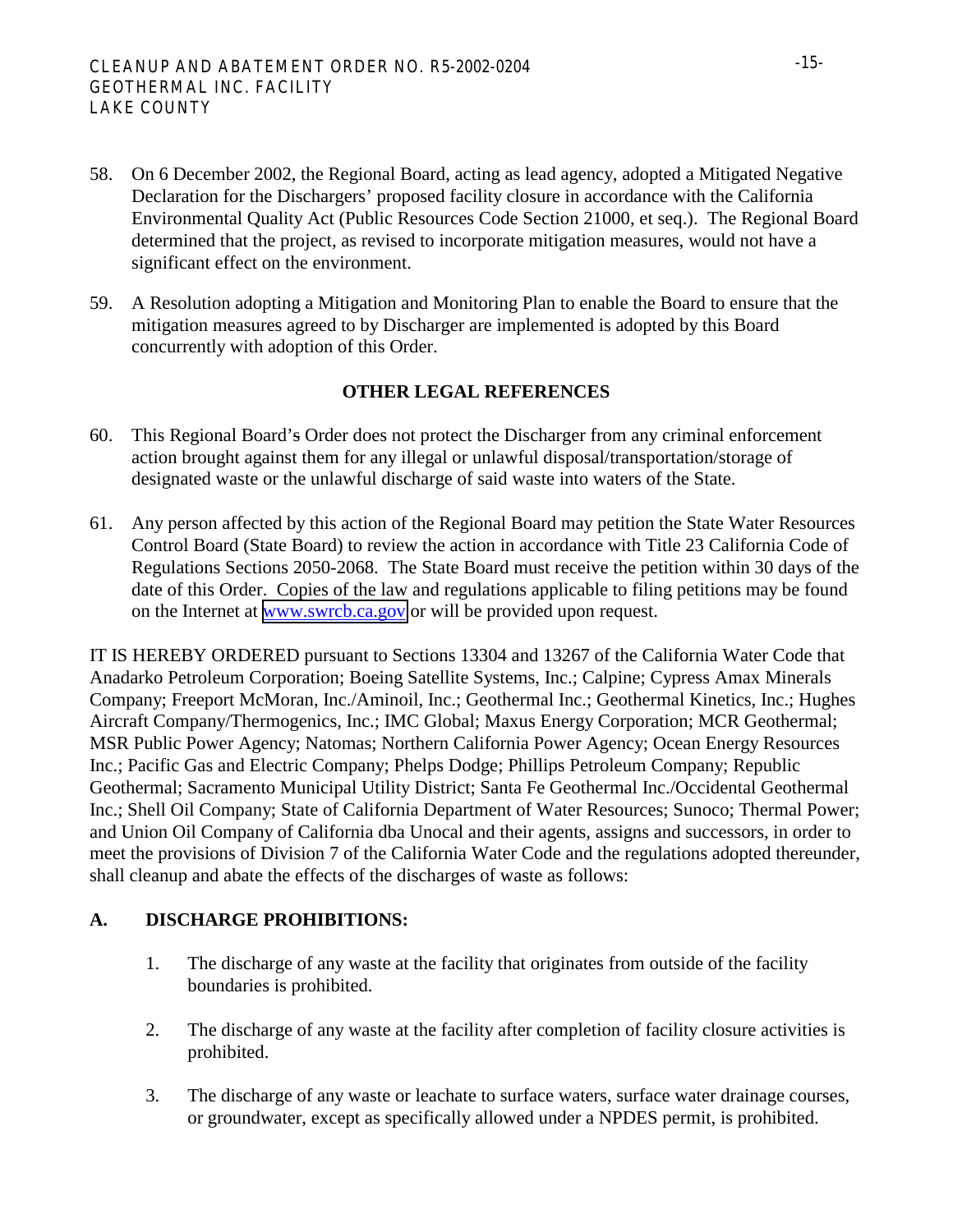# **B. FACILITY SPECIFICATIONS:**

- 1. The treatment or disposal of waste shall not cause pollution or a nuisance as defined in the California Water Code, Section 13050.
- 2. A minimum separation of 5 feet shall be maintained between wastes and underlying groundwater, as determined in the Monitoring and Reporting Program, and as specified in Provision No. 9 of Section C below.
- 3. Prior to closure, a minimum two-foot freeboard, as measured at the lowest point of the overflow, shall be maintained in surface impoundments at all times. If freeboard levels in any surface impoundment are less than three feet, Board staff shall be notified.
- 4. Water used on the final cover shall be limited to the minimum amount necessary for dust control, moisture conditioning of cover soil, and to establish and maintain vegetation.

## **GENERAL WASTE MANAGEMENT UNIT CONSTRUCTION**

- 5. This Order waives the requirement for unsaturated zone monitoring system under §20415(d) of Title 27 because of existing groundwater impacts, and the proximity of the wastes to groundwater.
- 6. All units shall be closed in accordance with the requirements of Title 27 and this Order. A final closure and post-closure maintenance plan shall be submitted for approval by Board staff prior to closure construction. The design plans submitted to the Board for review and approval prior to construction shall include, but not be limited to, the final engineered design plans, a slope stability analysis, a construction quality assurance (CQA) plan, and a revised water quality monitoring plan. The final construction report shall include, but not be limited to, construction record drawings for the closed units, a CQA report with a written summary of the CQA program and all test results and analyses, and a certification by a registered California civil engineer or certified engineering geologist. The final construction report shall be submitted within **120 days** of completion of construction.
- 7. Construction methods and quality assurance procedures shall be sufficient to ensure that all parts of the final cover meet the hydraulic conductivity, moisture content, and compaction requirements.
- 8. Waste management units shall be designed, constructed, and operated to prevent inundation or washout due to floods with a 100-year return period.
- 9. All containment structures shall be designed and constructed under the direct supervision of a California registered civil engineer or a certified engineering geologist and shall be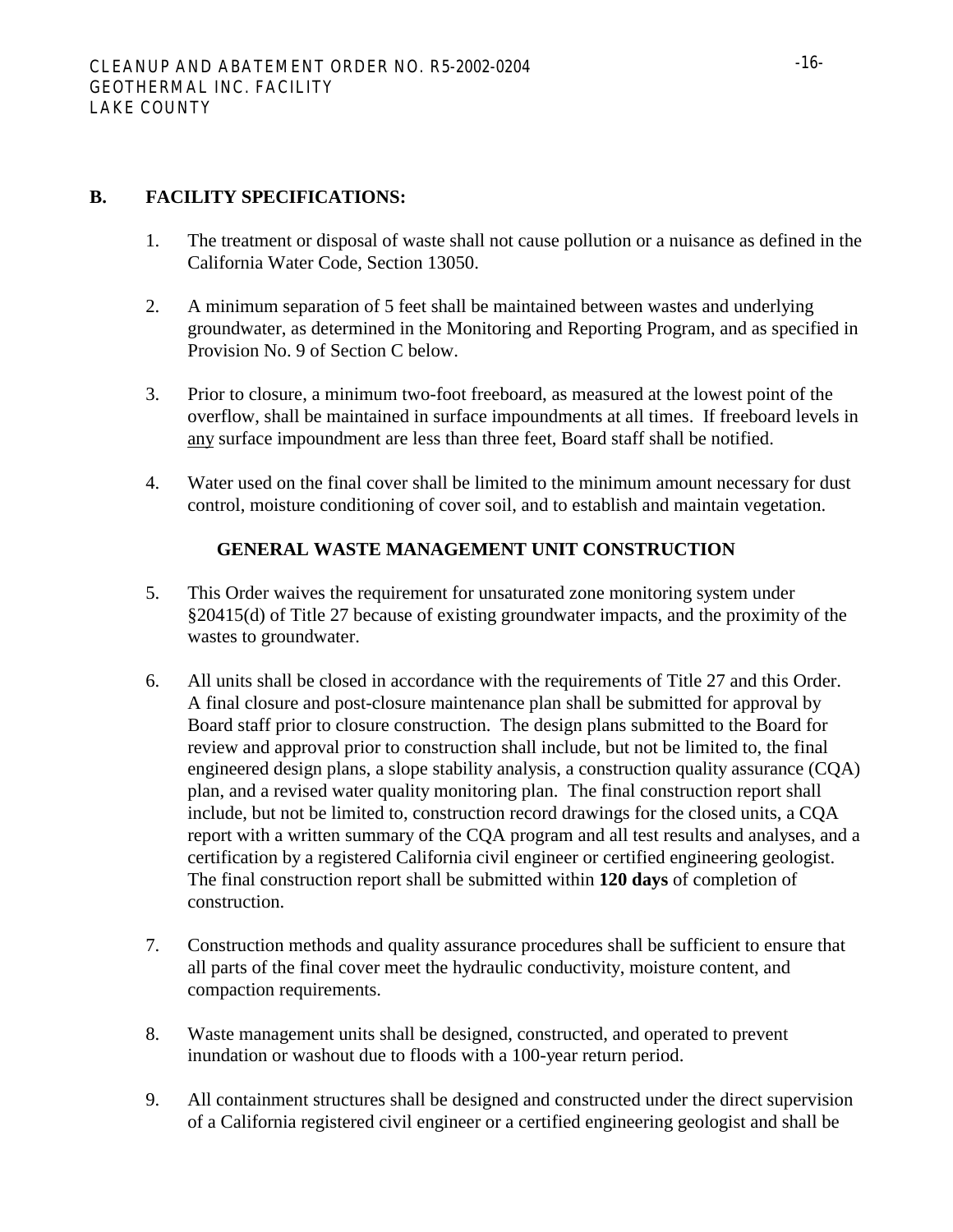certified by that individual as meeting the requirements of this Order, the performance goals of Title 27 and the approved design plans and specifications.

10. The Discharger may propose changes to the closure design prior to construction, provided that approved components are not eliminated, and the engineering properties of the components are not substantially reduced. The proposed changes may be made following approval by the Executive Officer. Substantive changes to the design require reevaluation and approval by the Board.

#### **SURFACE IMPOUNDMENT SPECIFICATIONS**

- 11. Prior to closure, surface impoundments shall be maintained to accommodate the anticipated volume of precipitation under 1000-year, 24-hour precipitation conditions as well as under 100-year seasonal precipitation, and must maintain the required minimum of two feet of freeboard.
- 12. Annually, prior to the anticipated rainy season but no later than **1 November**, any necessary erosion control measures shall be implemented, and any necessary construction, maintenance, or repairs of precipitation and drainage control facilities shall be completed to prevent erosion or flooding of the facility and to prevent surface drainage from contacting or percolating through wastes.

### **CLOSURE SPECIFICATIONS**

- 13. Prior to closure construction, the Discharger shall obtain permit coverage under the National Pollutant Discharge Elimination System (NPDES) General Permit No. CAS000002 for Discharges of Storm Water Associated With Construction Activity. The Discharger shall submit a Notice of Intent to comply with the permit to the State Water Resources Control Board and a Storm Water Pollution Prevention Plan shall be prepared.
- 14. The closure of each unit shall be under the direct supervision of a California registered civil engineer or certified engineering geologist.
- 15. Closed units shall be provided with at least two permanent monuments, installed by a licensed land surveyor, from which the location and elevation of all wastes, containment structures, and monitoring facilities can be determined throughout the post-closure maintenance period.
- 16. All liquids shall be removed from each surface impoundment prior to closure. Treated liquids from the surface impoundments shall not be discharged to surface waters except as provided in an NPDES permit allowing such discharge.
- 17. At closure, all waste and at least 12-inches of soil beneath the waste shall be completely removed from Pond 1 and Pond 7 and consolidated into Pond 4 and/or Pond 6.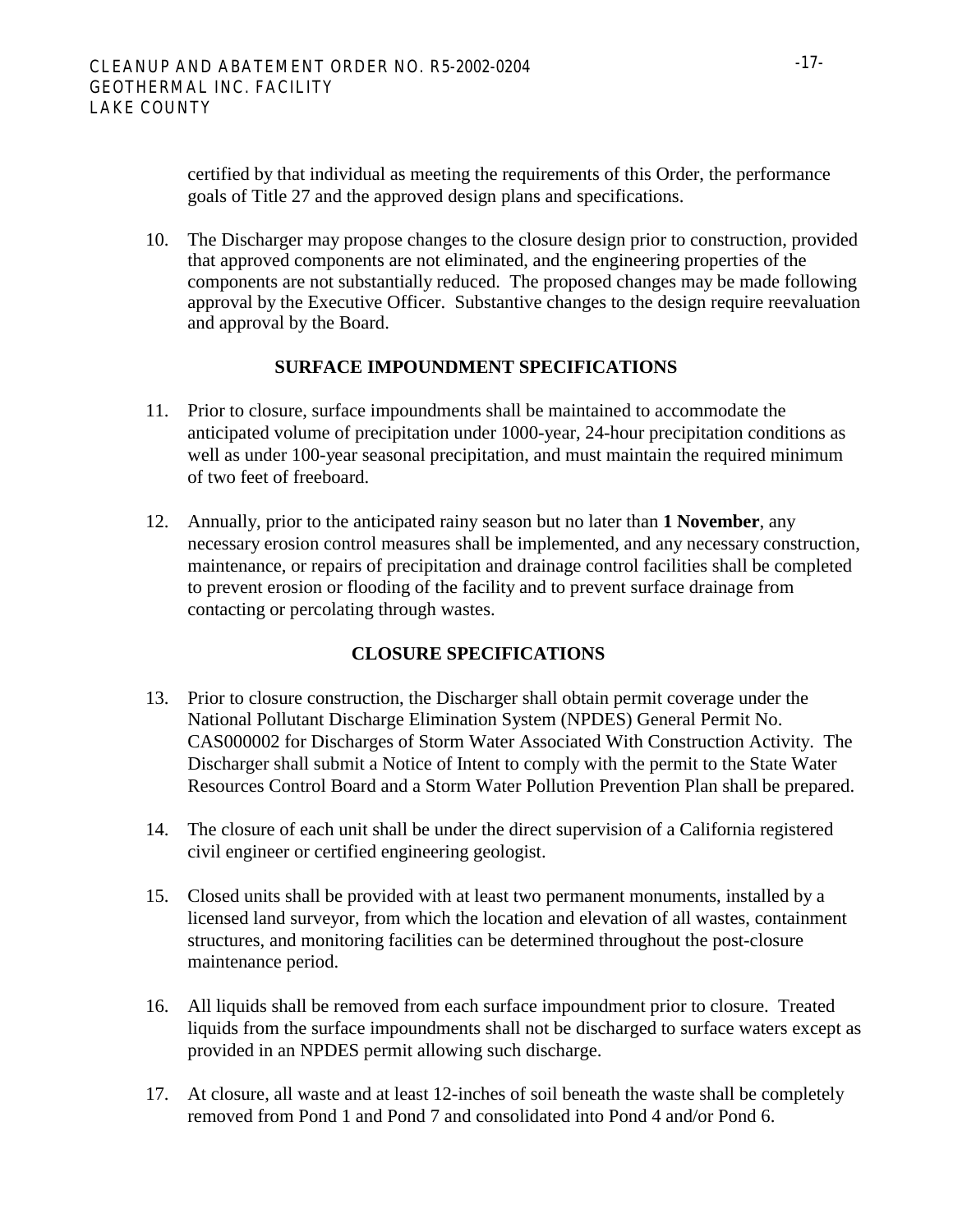- 18. At closure, all waste and at least the first 12-inches of soil beneath the waste shall be completely removed from the disposal trenches located beneath and south of Pond 4 and consolidated into Pond 4 and/or Pond 6.
- 19. During the closure of Ponds 4 and 6, contaminated surface soils in the western ponding area shall be removed and placed into Pond 4 and/or Pond 6.
- 20. At closure, Ponds 2, 3, 4, and 6 shall be provided with a final cover consisting of, from bottom to top, the following:
	- a) a layer of 60-mil HDPE geomembrane that is placed above the waste material that has been compacted and flat rolled to be smooth and free from any protrusions that could damage the geomembrane;
	- b) a geocomposite drainage layer;
	- c) two feet of cover soil; and
	- d) shallow rooted (less than 2-feet) vegetation that requires minimum maintenance.

The material at the surface (in contact with the geomembrane) shall consist of stabilized wastes or suitable general fill. This material shall be placed as specified in the closure plan and construction quality assurance plan, and compacted to provide a stable surface for the cover liner, drainage layer and cover soil. Soil classified as primarily sand or gravel (GW, GP, SW or SP according to the Unified Soil Classification System) shall not be used as general fill in contact with the geomembrane.

- 21. At closure, Ponds 1 and 7 shall be provided with sufficient clean cover soil to achieve proper drainage and sufficient vegetation (including eucalyptus trees) to prevent infiltration of rainwater into any remaining impacted native soils and to maintain the required five feet of separation between groundwater and wastes in Ponds 2, 3, 4, and 6. The cover over Ponds 1 and 7 shall also be graded to drain.
- 22. The final cover over Ponds 2, 3, 4 and 6 shall be graded to drain with a slope that is adequate to prevent infiltration of rainwater through the cover soil and into the waste, but shall be no less than 3-percent. Pond 5 shall also be graded to drain with a minimum slope of 3-percent, and cover soils over Pond 5 shall be planted with vegetation including eucalyptus trees for groundwater elevation control.
- 23. The two unused ponds located southwest of Ponds 2 and 3 shall be filled and graded to drain and planted with eucalyptus trees for groundwater elevation control.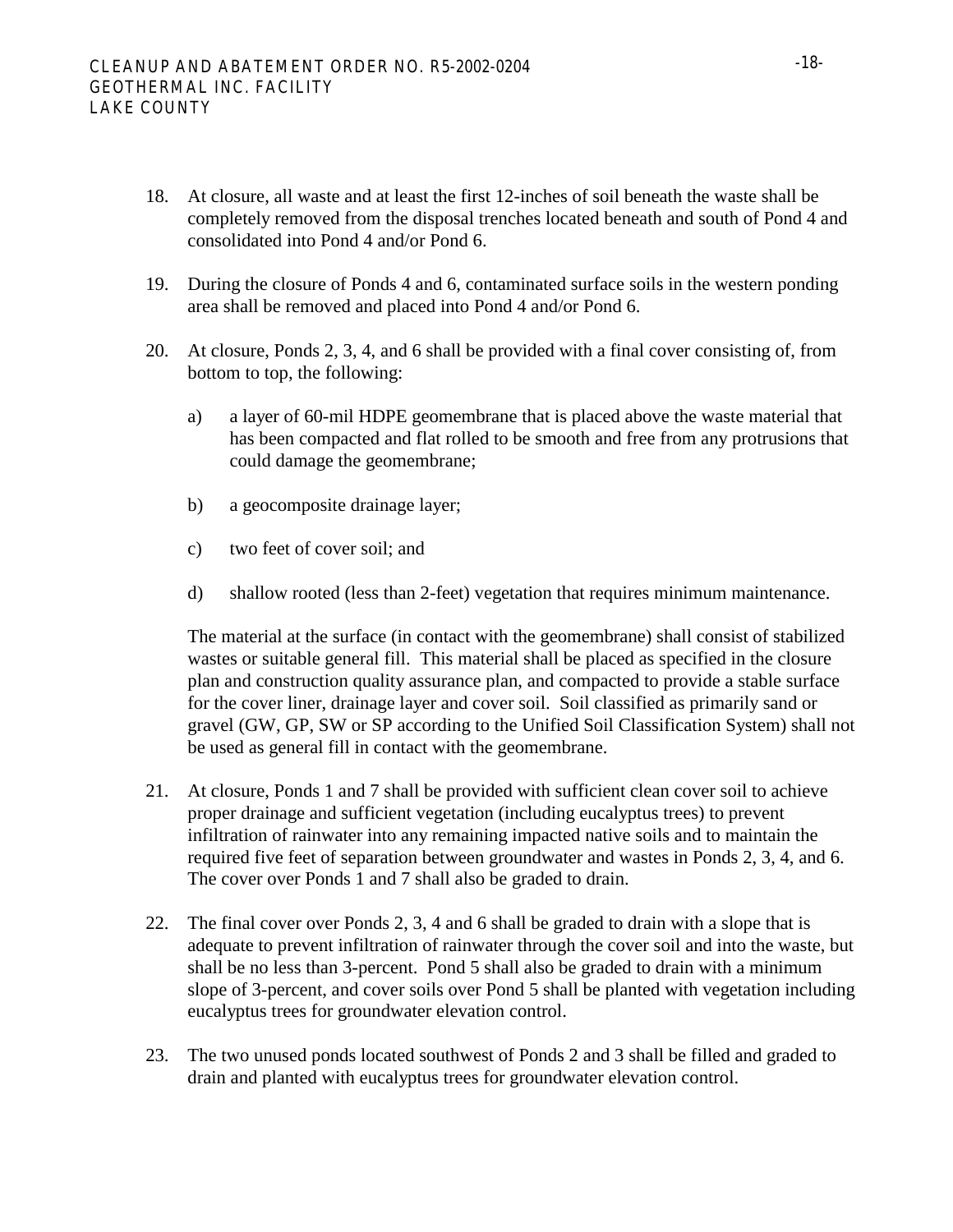- 24. Sufficient numbers of eucalyptus trees shall be planted and maintained south of Ponds 1 through 3, between the east side of the landfill and Freeman Lake and around the perimeter area immediately surrounding Ponds 1 through 7 for hydraulic control and to maintain the required 5 feet of separation between groundwater and waste.
- 25. The Discharger shall install piezometers immediately adjacent to the closure area, including adjacent to Pond 2, in order to monitor groundwater levels and the separation between groundwater and waste.
- 26. Areas with slopes greater than ten percent, surface water drainage courses, and areas subject to erosion by wind or water shall be designed and constructed to prevent such erosion.
- 27. Precipitation and drainage control systems shall be designed and constructed to accommodate the anticipated volume of precipitation and peak flows from surface runoff under 1000-year, 24-hour precipitation conditions.

### **POST-CLOSURE MAINTENANCE SPECIFICATIONS**

- 28. The Discharger shall monitor groundwater elevations to ensure that at least five feet of separation in maintained between groundwater and waste within the timeframe specified in Provision No. 9 of Section C below.
- 29. During the closure and post-closure maintenance period, the Discharger shall conduct routine maintenance of the final cover, areas with interim cover, the precipitation and drainage control facilities, the groundwater monitoring facilities, and any facilities associated with corrective action.
- 30. The Discharger shall, in a timely manner, repair any areas of the final cover that have been damaged by erosion, cracking, differential settlement, subsidence or any other causes that could allow ponding of surface water or percolation of surface water into the wastes.
- 31. Prior to and during the rainy season, the Discharger shall perform any and all necessary reseeding of the final cover to maintain adequate vegetation.
- 32. The Discharger shall maintain all plantations of eucalyptus trees at the facility to ensure that the trees are healthy and are not an undue fire hazard. Fallen eucalyptus trees in the plantation areas shall be removed and replaced as needed to maintain the required groundwater separation.
- 33. The Discharger shall perform all post-closure maintenance activities specified in the facility's Final Closure and Post-Closure Maintenance Plan that are not specifically referred to in this Order.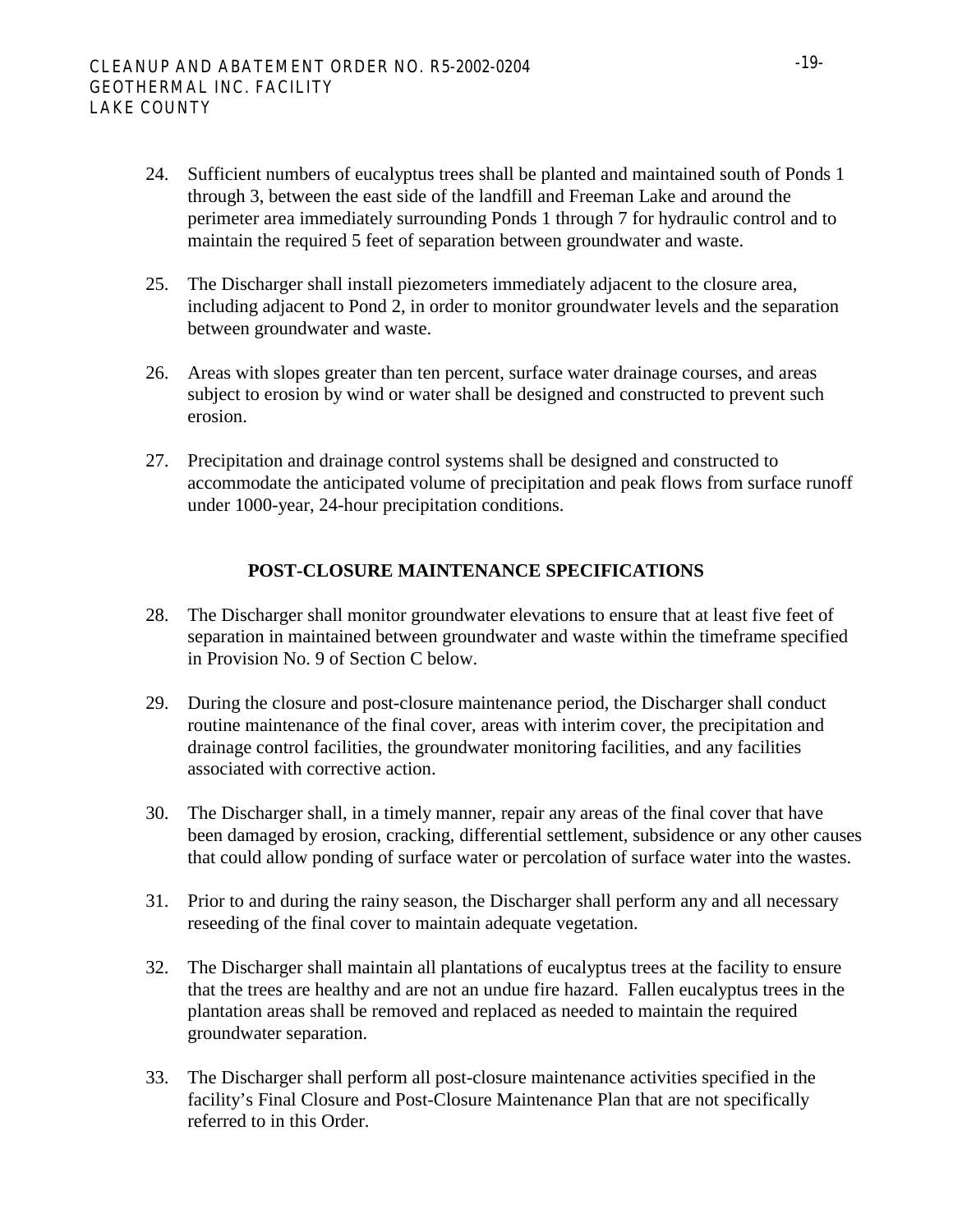### **C. PROVISIONS:**

- 1. The Discharger shall submit reports required by this Order pursuant to Section 13267 of the California Water Code. Failure to submit the reports by the due dates shown may lead to enforcement action pursuant to Section 13268.
- 2. By **27 December 2002**, the Discharger shall submit a final closure plan for closure of the facility. The plan shall include the elements required by Title 27, and this Order including a CQA plan. This plan shall be prepared by or under the supervision of a California registered civil engineer or certified engineering geologist.
- 3. By **1 June 2003**, the Discharger shall submit a post-closure maintenance plan for the facility. The plan shall include the elements required by Title 27 and this Order. The post-closure maintenance plan shall include a financial assurance cost estimate for postclosure maintenance preliminary to the 30-year cost estimate required by Provision No. 7 of this Order, below.
- 4. By **1 November 2003**, the Discharger shall submit an Engineering Feasibility Study that assesses the feasibility of various options for groundwater remediation at the facility. The study must assess the feasibility of remedies that will return groundwater to conditions that existed prior to wastes being discharged at the facility (background groundwater quality). The study must include an estimate of the time required for the remedy to achieve that goal and select a recommended remedy to be expounded in a Corrective Action Plan.
- 5. Within **6 Months** of Board staff's written approval of the Engineering Feasibility Study, the Discharger shall submit a Corrective Action Plan for groundwater remediation at the facility. The plan shall give details about how corrective action will be achieved, and include proposed time schedules for installation of any necessary equipment or other features, and an estimate of how long the corrective action will take to achieve the required cleanup goals.
- 6. By **1 February 2006**, the Discharger shall submit the final construction report (as required by Specification No. 6 of this Order) for Board staff approval showing that the units have been closed in accordance with the approved final closure plan and CQA plan.
- 7. Within **60 days** of Board staff's written approval of the final construction report, the discharger shall submit a detailed cost estimate for 30 years of post-closure maintenance of the facility, a cost estimate for implementation of the Corrective Action Plan and a proposed Title 27 financial assurances mechanism for the total of both sums for approval by the Executive Officer.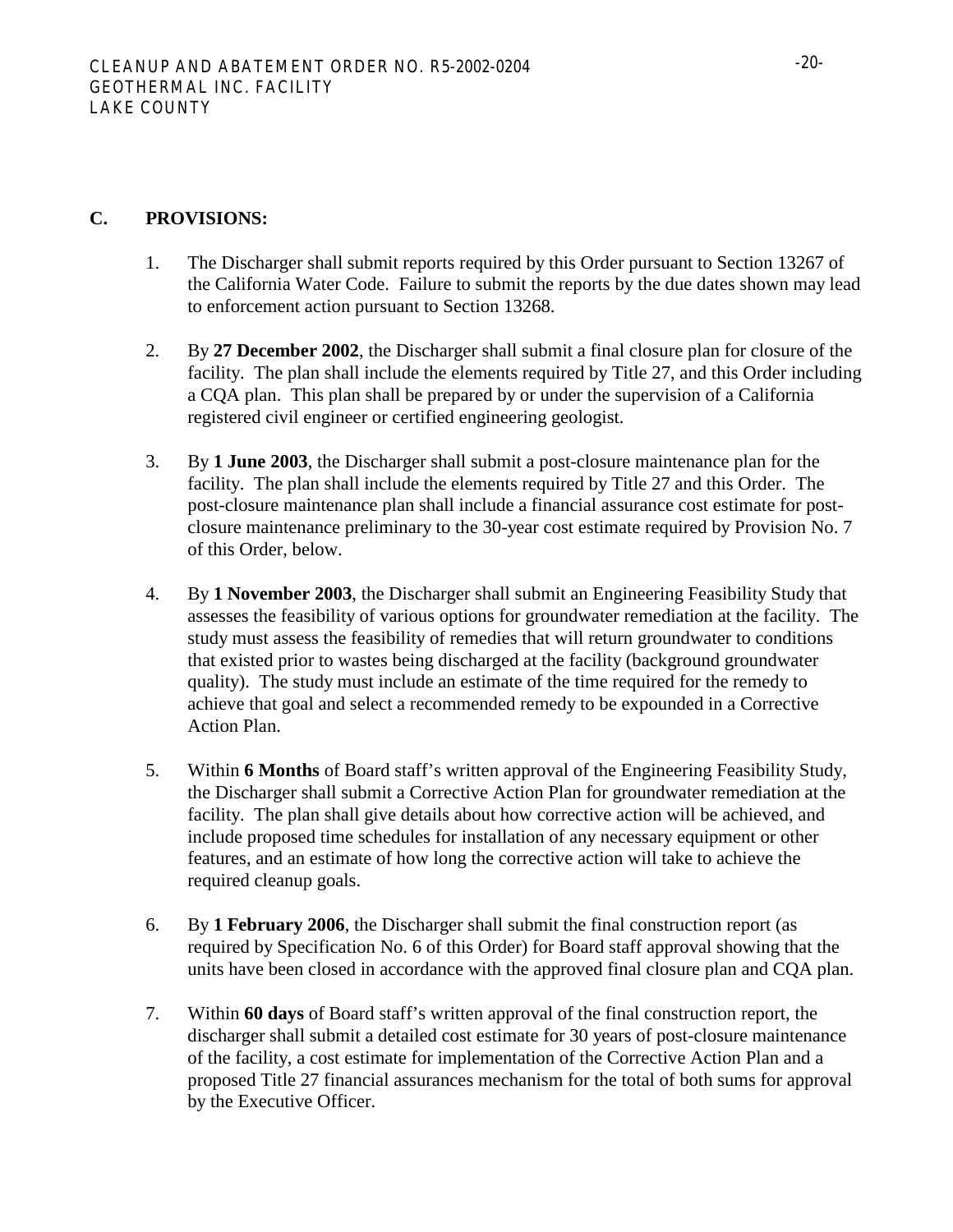- 8. Within **90 days** of the Executive Officer's written approval of the cost estimates and proposed financial assurances mechanism, the Discharger shall establish a financial assurances mechanism naming the Regional Board as beneficiary, that is adequate for carrying out maintenance for the closed facility for 30 years and implementing the Corrective Action Plan per the approved cost estimates.
- 9. If after an initial monitoring period of at least five-years following the submittal of the final construction report that certifies the completion of closure either the Discharger or Board staff find that the pond closure is unable to comply with the requirements of this Order, the Discharger shall reassess the closure and perform any necessary modifications to ensure compliance with this Order.
- 10. The Discharger shall notify the Board in writing of any proposed change in ownership or responsibility for construction or operation of the units.
- 11. The Discharger shall comply with Monitoring and Reporting Program No. R5-2002-0204, which is attached to and made part of this Order.
- 12. Discharger shall implement the mitigation measures identified in the Mitigated Negative Declaration.
- 13. Discharger shall comply with the terms of the Mitigation and Monitoring Plan referred to in Finding 59.
- 14. The Discharger or persons employed by the Discharger shall comply with all notice and reporting requirements of the State Department of Water Resources with regard to the construction, alteration, destruction, or abandonment of all monitoring wells used for compliance with this Order or with Monitoring and Reporting Program No. R5-2002- 0204, as required by Sections 13750 through 13755 of the California Water Code.
- 15. The Discharger shall immediately notify the Board of any flooding, equipment failure, slope failure, or other change in site conditions which could impair the integrity of waste containment facilities or of precipitation and drainage control structures.
- 16. The Discharger shall maintain waste containment facilities and precipitation and drainage controls, and shall continue to monitor groundwater and surface water per Monitoring and Reporting Program No. R5-2002-0204 throughout the post-closure maintenance period.
- 17. The post-closure maintenance period shall continue until the Board determines that remaining wastes in all units will not threaten water quality.
- 18. The Discharger shall have the continuing responsibility to assure protection of usable waters from discharged wastes and from leachate generated by discharged waste during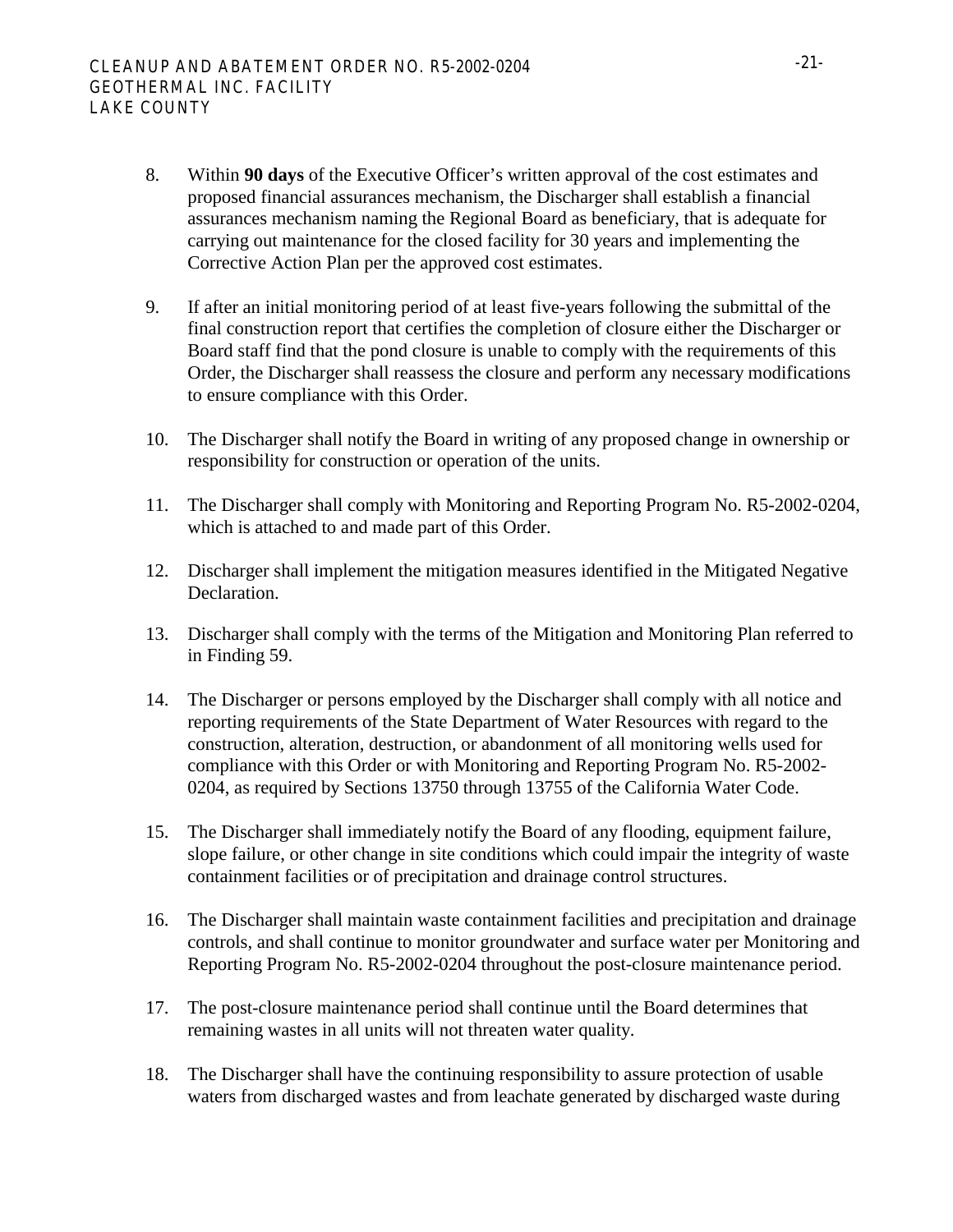the active life, closure, and post-closure maintenance period of the units and during subsequent use of the property for other purposes.

- 19. In the event of any change in ownership of this waste management facility, the Discharger shall notify the succeeding owner or operator in writing of the existence of this Order. A copy of that notification shall be sent to the Board.
- 20. The Discharger may be required to submit other technical reports as directed by the Executive Officer.

It is further ordered that the investigative and cleanup tasks required in the above items shall be conducted by or under the direction of a California Registered Professional Civil Engineer, a Certified Engineering Geologist or a Registered Geologist experienced in the area of groundwater and soil cleanup.

If the named potentially responsible parties fail to comply with the provisions of this Order, the Executive Officer may refer this matter to the Attorney General for judicial enforcement or may issue a complaint for Administrative Civil Liability.

Ordered by:\_\_\_\_\_\_\_\_\_\_\_\_\_\_\_\_\_\_\_\_\_\_\_\_\_\_\_\_\_\_\_\_\_\_\_

THOMAS R. PINKOS, Executive Officer

6 December 2002

(Date)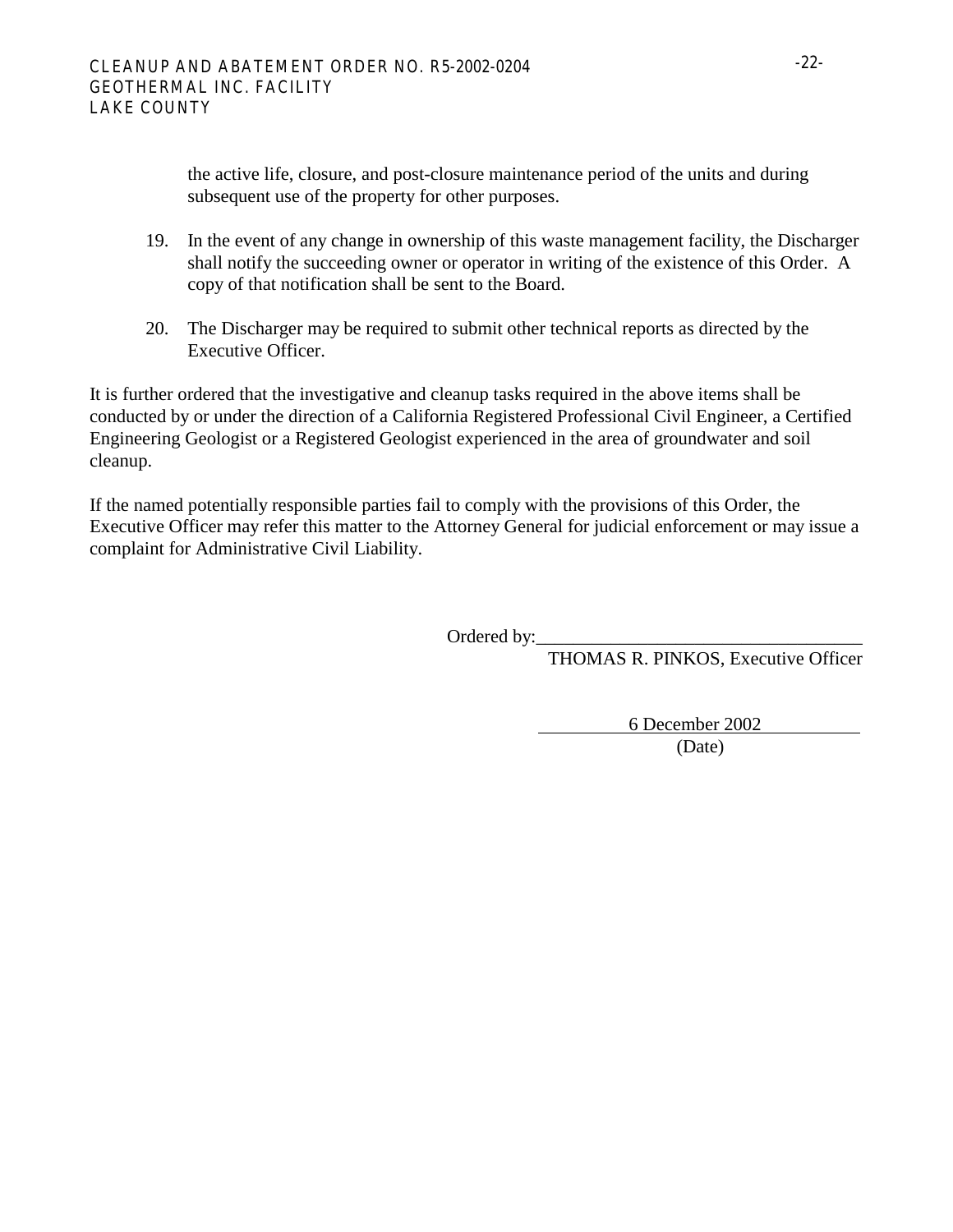# CALIFORNIA REGIONAL WATER QUALITY CONTROL BOARD CENTRAL VALLEY REGION

#### MONITORING AND REPORTING PROGRAM NO. R5-2002-0204 FOR

ANADARKO PETROLEUM CORPORATION; BOEING SATELLITE SYSTEMS, INC.; CALPINE; CYPRESS AMAX MINERALS COMPANY; FREEPORT MCMORAN, INC./AMINOIL, INC.; GEOTHERMAL INC.; GEOTHERMAL KINETICS, INC.; HUGHES AIRCRAFT COMPANY/THERMOGENICS, INC.; IMC GLOBAL; MAXUS ENERGY CORPORATION; MCR GEOTHERMAL; MSR PUBLIC POWER AGENCY; NATOMAS; NORTHERN CALIFORNIA POWER AGENCY; OCEAN ENERGY RESOURCES INC.; PACIFIC GAS AND ELECTRIC COMPANY; PHELPS DODGE; PHILLIPS PETROLEUM COMPANY; REPUBLIC GEOTHERMAL; SACRAMENTO MUNICIPAL UTILITY DISTRICT; SANTA FE GEOTHERMAL INC./OCCIDENTAL GEOTHERMAL INC.; SHELL OIL COMPANY; STATE OF CALIFORNIA DEPARTMENT OF WATER RESOURCES; SUNOCO; THERMAL POWER; AND UNION OIL COMPANY OF CALIFORNIA DBA UNOCAL GEOTHERMAL INC. FACILITY CLASS II SURFACE IMPOUNDMENTS AND DISPOSAL TRENCHES CLOSURE, POST-CLOSURE MAINTENANCE AND GROUNDWATER CLEANUP LAKE COUNTY

The Geothermal Inc. Facility is an inactive disposal facility located approximately four miles southeast of Middletown consisting of seven surface impoundments and three solid waste disposal trenches that formerly accepted liquid and solid wastes produced by geothermal exploration, steam power generation and other geothermal related activities. Groundwater monitoring at the facility indicates that wastes have impacted underlying groundwater primarily with sulfate and boron as well as elevated concentrations of total dissolved solids. This Monitoring and Reporting Program (MRP) is being issued to the companies and agencies listed above pursuant to Sections 13304 and 13267 of the California Water Code. Monitoring of groundwater and surface water is necessary to ensure that closure and cleanup activities at the facility are improving water quality.

The Discharger shall maintain water quality monitoring systems that comply with the provisions of Title 27, California Code of Regulations (CCR), Division 2, Subdivision 1, Chapter 3, Subchapter 3, and are appropriate for detection monitoring, evaluation monitoring, and corrective action monitoring.

Failure to comply with this MRP constitutes non-compliance that can result in the imposition of civil monetary liability under authority granted in the California Water Code.

# **A. MONITORING AND OBSERVATIONS**

### **1. Groundwater Monitoring**

The Discharger shall sample groundwater from monitoring wells A-2 through A-5, A-7, A-8, EX-4, EX-10, FMW-5 through FMW-8, MW-6B, MW-102 through MW-110, and MW-113 through MW-119, as well as any other wells installed at the facility after adoption of these WDRs. The Discharger shall collect samples from the groundwater monitoring wells as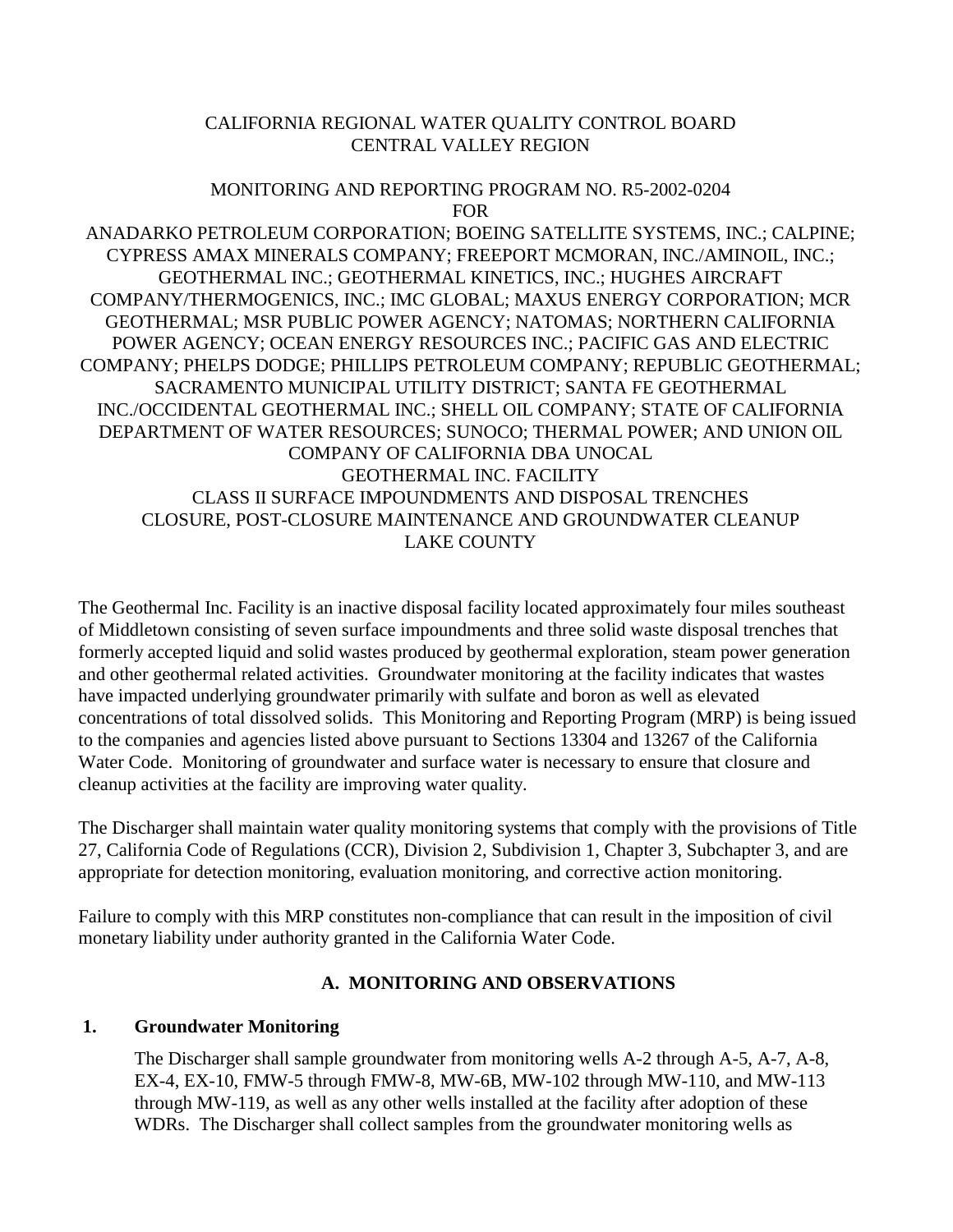specified in Table 1. Sample collection shall follow standard EPA protocol. For each monitored groundwater body, the Discharger shall measure the water level in each well (in feet and hundredths, MSL) and determine groundwater gradient and direction at least quarterly, including the times of expected highest and lowest water level elevations for the respective groundwater body. Groundwater elevations shall be measured for a given groundwater body within a period of time short enough to avoid temporal groundwater flow variations which could preclude accurate determination of groundwater gradient and direction.

#### **2. Surface Water Monitoring**

The Discharger shall monitor surface water in accordance with Table 1 at locations SW01, SW02, SW03 and LAKE as shown on Attachment B.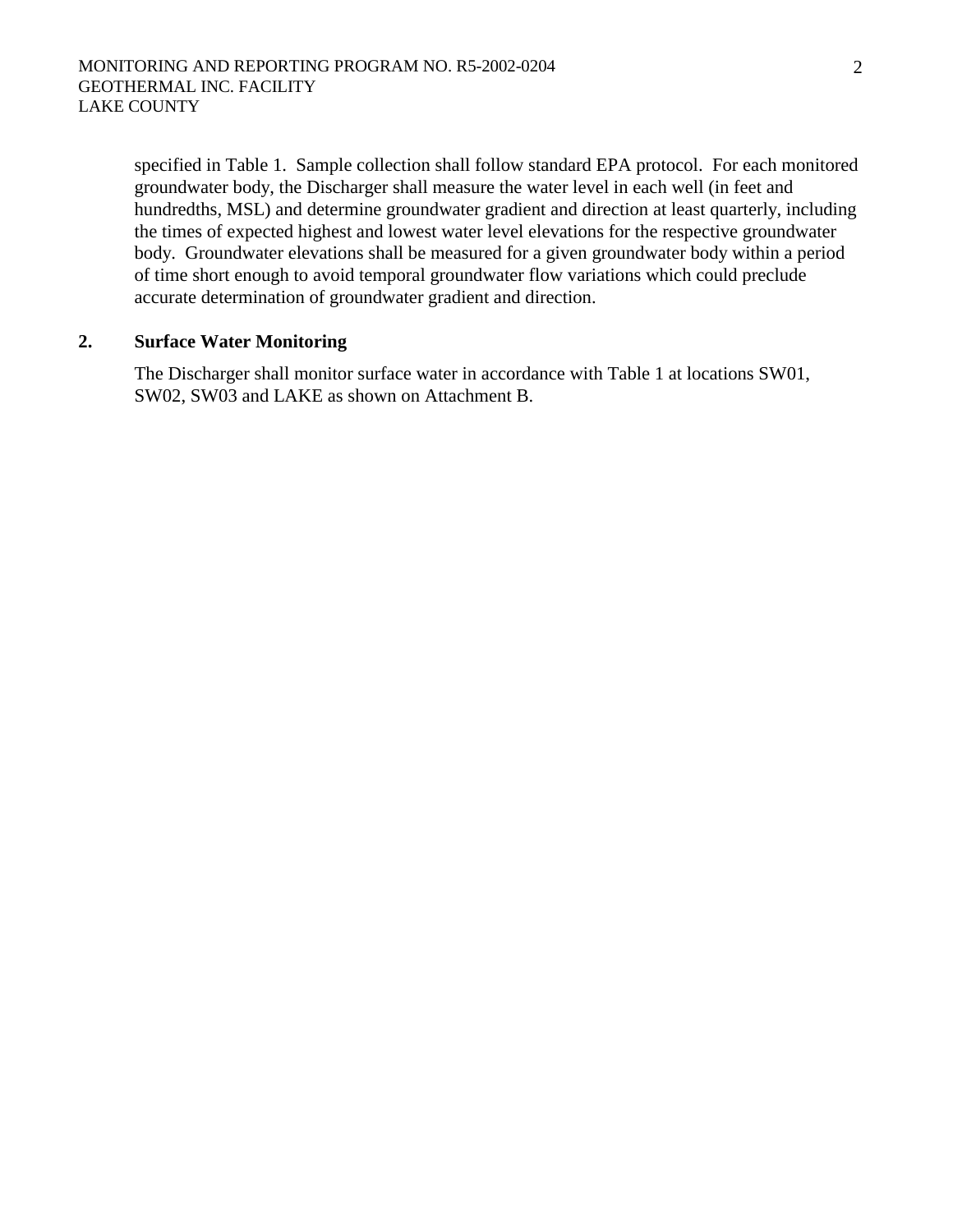| <b>TABLE 1 - GROUNDWATER AND SURFACE WATER MONITORING PROGRAM</b> |                    |                      |                                   |  |  |
|-------------------------------------------------------------------|--------------------|----------------------|-----------------------------------|--|--|
| <b>Parameter</b>                                                  | <b>Units</b>       | <b>Test Method</b>   | <b>Frequency</b>                  |  |  |
| <b>Field Parameters</b>                                           |                    |                      |                                   |  |  |
| Temperature                                                       | $\rm ^{\circ}F$    | <b>Field Measure</b> | Semiannually $l$                  |  |  |
| <b>Groundwater Elevation</b>                                      | Feet (100ths), MSL | <b>Field Measure</b> | Quarterly                         |  |  |
| Specific Conductance                                              | $\mu$ mhos/cm      | <b>Field Measure</b> | Semiannually <sup>1</sup>         |  |  |
| pH                                                                | Number             | <b>Field Measure</b> | Semiannually <sup>1</sup>         |  |  |
| Turbidity                                                         | Turbidity units    | <b>Field Measure</b> | Semiannually <sup>1</sup>         |  |  |
| <b>Monitoring Parameters</b>                                      |                    |                      |                                   |  |  |
| <b>Boron</b>                                                      | mg/1               | EPA 200.7            | Semian <i>null</i> y <sup>1</sup> |  |  |
| Chloride                                                          | mg/1               | EPA 300.0            | Semiannually $l$                  |  |  |
| Sulfate                                                           | mg/1               | EPA 300.0            | Semiannually <sup>1</sup>         |  |  |
| <b>Total Dissolved Solids</b>                                     | mg/1               | EPA 160.1            | Semiannually <sup>1</sup>         |  |  |
| Metals <sup>2</sup>                                               | mg/1               | See Footnote 2       | Every 2 Years <sup>1,2</sup>      |  |  |
| Volatile Organics                                                 | $\mu$ g/l          | <b>EPA 8260B</b>     | $5-Years3$                        |  |  |
| Semi-Volatile Organics                                            | $\mu$ g/l          | <b>EPA 8270C</b>     | $5-Years3$                        |  |  |

<sup>1</sup> For surface water, beginning with the first storm of the rainy season and during at least one other storm event during the wet season.<br><sup>2</sup> Metals by EPA 200.7 except where noted: Arsenic (200.9), Barium, Chromium,

Nickel, Selenium, Vanadium, and Zinc (every two years during the wet season). 3

<sup>3</sup> VOCs and SVOCs for detection and evaluation monitoring wells only (every five years during the wet season beginning during the first half of 2003). Excludes background wells.

#### **B. REPORTING**

The Discharger shall report monitoring data and information as required in this MRP. Reports that do not comply with the required format will be **REJECTED** and the Discharger shall be deemed to be in non-compliance with the WDRs.

#### **1. Semiannual Reports**

The Discharger shall report field and laboratory test results in semi-annual monitoring reports. The Discharger shall submit the semi-annual monitoring reports to the Board by **15 July** for the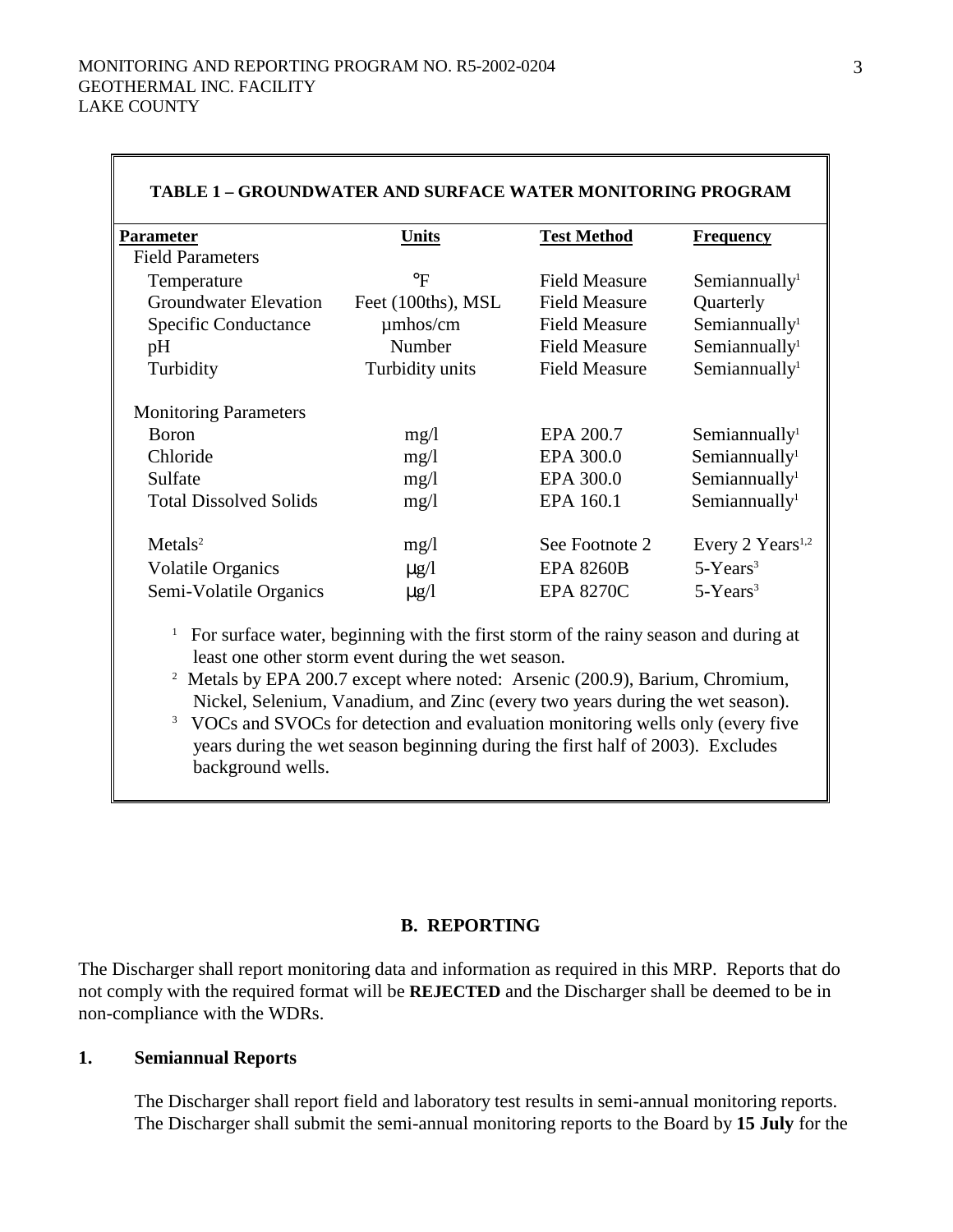January through June reporting period and by **15 January** for the July through December reporting period. The Discharger shall arrange the data in tabular form so that the date, the constituents, the concentrations, and the units are readily discernible. The Discharger shall summarize the data to clearly illustrate compliance with waste discharge requirements or the lack thereof. A short discussion of the monitoring results, including notations of any water quality violations, shall precede the tabular summaries. As required by the California Business and Professions Code Sections 6735, 7835, and 7835.1, all reports shall be prepared by a registered professional or their subordinate and signed by the registered professional.

Each semiannual report is to include:

- (a) tabulated cumulative monitoring data (groundwater and surface water) including depth to groundwater measurements in monitoring wells and piezometers, groundwater elevations above mean sea level, and Concentration Limits from the most recent annual report;
- (b) a groundwater contour map for the current quarter's groundwater elevation data showing hydraulic gradient and flow direction;
- (c) a copy of the laboratory analytical reports;
- (d) a discussion about the effectiveness of the closure in maintaining 5-feet of separation between groundwater and waste; and
- (e) the status of any groundwater remediation, including all applicable data such as pumping rates and cumulative volume for each well, and a discussion about the effectiveness of groundwater remedial action, with any proposed changes or modifications

### **2. Annual Report**

The second semiannual report shall also constitute the annual report for the previous calendar year. The annual report shall contain graphical summaries of the monitoring data so as to show historical trends, and shall include Concentration Limits for each Constituent of Concern in groundwater. The Discharger shall report to the Board the results of any monitoring done more frequently than specified herein.

Each annual report shall include the information listed for semiannual reports (above) as well as:

- (a) graphical presentations of all groundwater and surface water monitoring data so as to show historical trends;
- (b) groundwater contour maps for the previous year's groundwater elevation data showing hydraulic gradients and flow directions;
- (c) a discussion of the long-term trends in the concentrations of any pollutants in groundwater and/or surface water;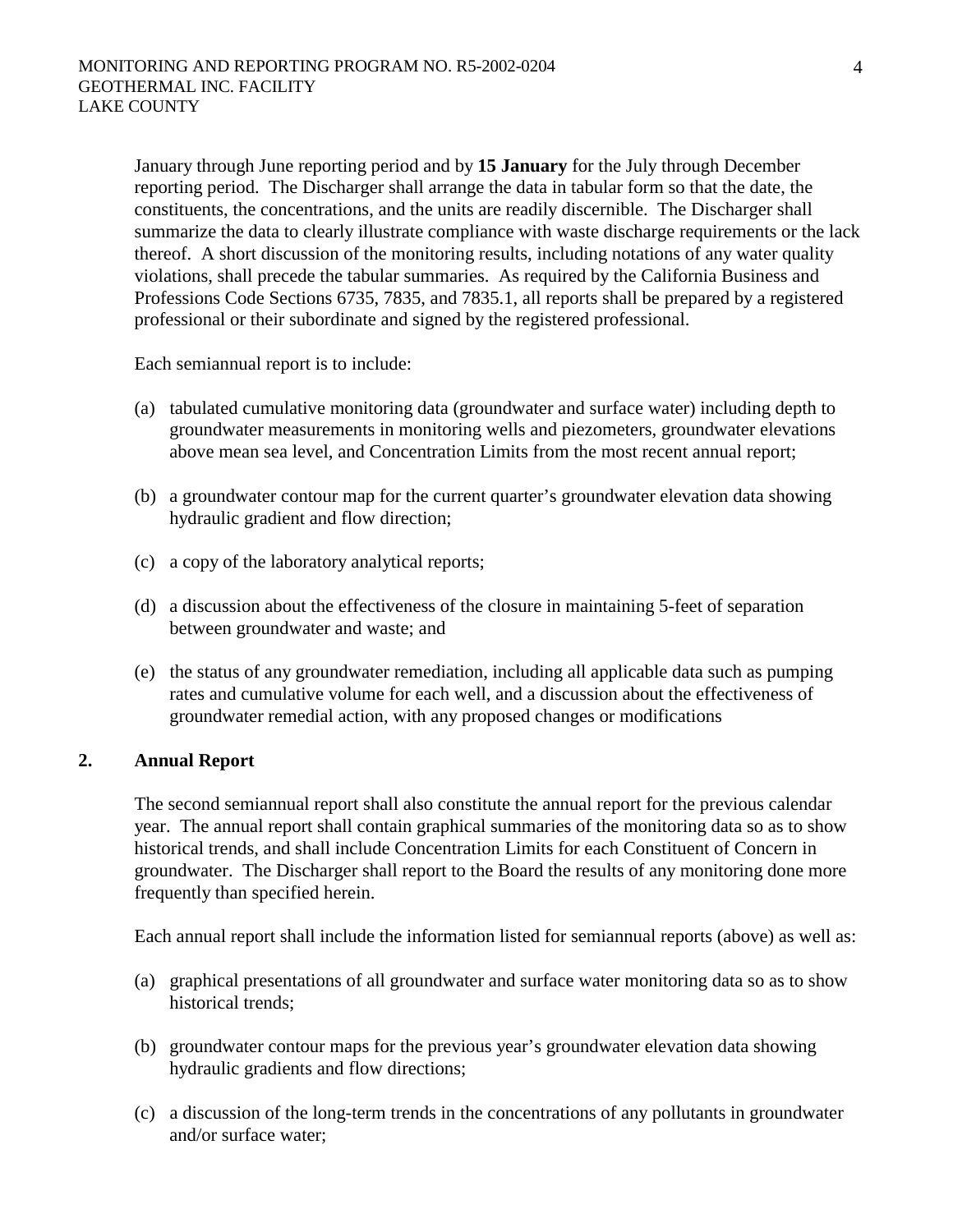(d) an updated Water Quality Protection Standard including proposed Concentration Limits for all Constituents of Concern for groundwater and surface water.

### **C. WATER QUALITY PROTECTION STANDARD**

The Water Quality Protection Standard (Standard) shall consist of the following elements:

- 1. Constituents of Concern;
- 2. Concentration Limits;
- 3. Monitoring Points (groundwater and surface water);
- 4. Point of Compliance; and
- 5. Compliance Period.

Each of these is described as follows:

### **1. Constituents of Concern**

The list of Constituents of Concern shall include all parameters listed in Table 1 of this MRP.

#### **2. Concentration Limits**

The Discharger shall determine the Concentration Limit for each Constituent of Concern or Monitoring Parameter in groundwater based on background Monitoring Point data as required by §20415(e) of Title 27. The Discharger shall use the Concentration Limits as the basis of comparison with data from the Monitoring Points.

The Discharger shall update the concentration limits each time new background data becomes available (i.e. – semi-annually or annually depending on the frequency of monitoring for that constituent).

### **3. Monitoring Points**

#### Groundwater:

The background Monitoring Point for groundwater shall be monitoring wells A-4, A-5, MW-102, MW-109, MW-110, MW-113, and any other background wells installed after the adoption of this Order.

The evaluation Monitoring Points for groundwater shall be monitoring wells A-7, EX-4, EX-10B, FMW-5 through FMW-8, MW-6B, MW-103, MW-105 through MW-108, MW-119 and any other monitoring wells installed in impacted groundwater after the adoption of this Order.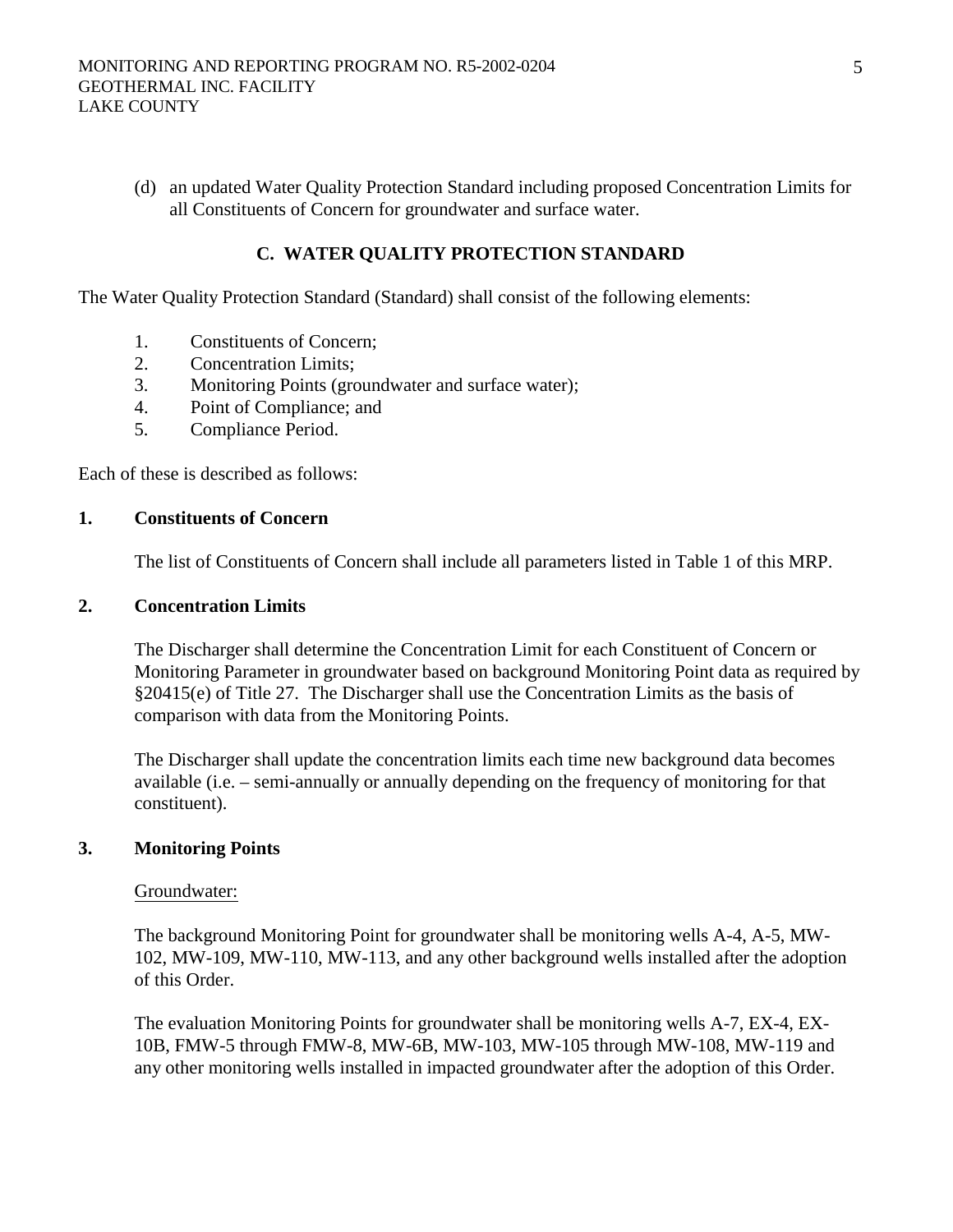The detection Monitoring Points for groundwater shall be MW-104, MW-114, MW-116, MW-117 and MW-118, and any other detection monitoring wells installed in unimpacted groundwater after the adoption of this Order.

### Surface Water:

The background surface water Monitoring Point shall be SW01. The detection Monitoring Points for surface water shall be SW02, SW03 and LAKE as shown on Attachment B.

#### **4. Point of Compliance**

The Point of Compliance for groundwater shall be the vertical surface located at the hydraulically downgradient limit of the waste management units that extends through the uppermost aquifer underlying the units. The Point of Compliance for surface water shall be surface water Monitoring Points SW02, SW03 and LAKE.

#### **5. Compliance Period**

The Compliance Period is the number of years equal to the active life of the waste management unit(s) plus at least three consecutive years of compliance with the Water Quality Protection Standard (as described in Title 27, Section 20410).

The Discharger shall implement the above monitoring program on the effective date of this Order.

Ordered by:

THOMAS R. PINKOS, Executive Officer

6 December 2002

**Date Date** 

WLB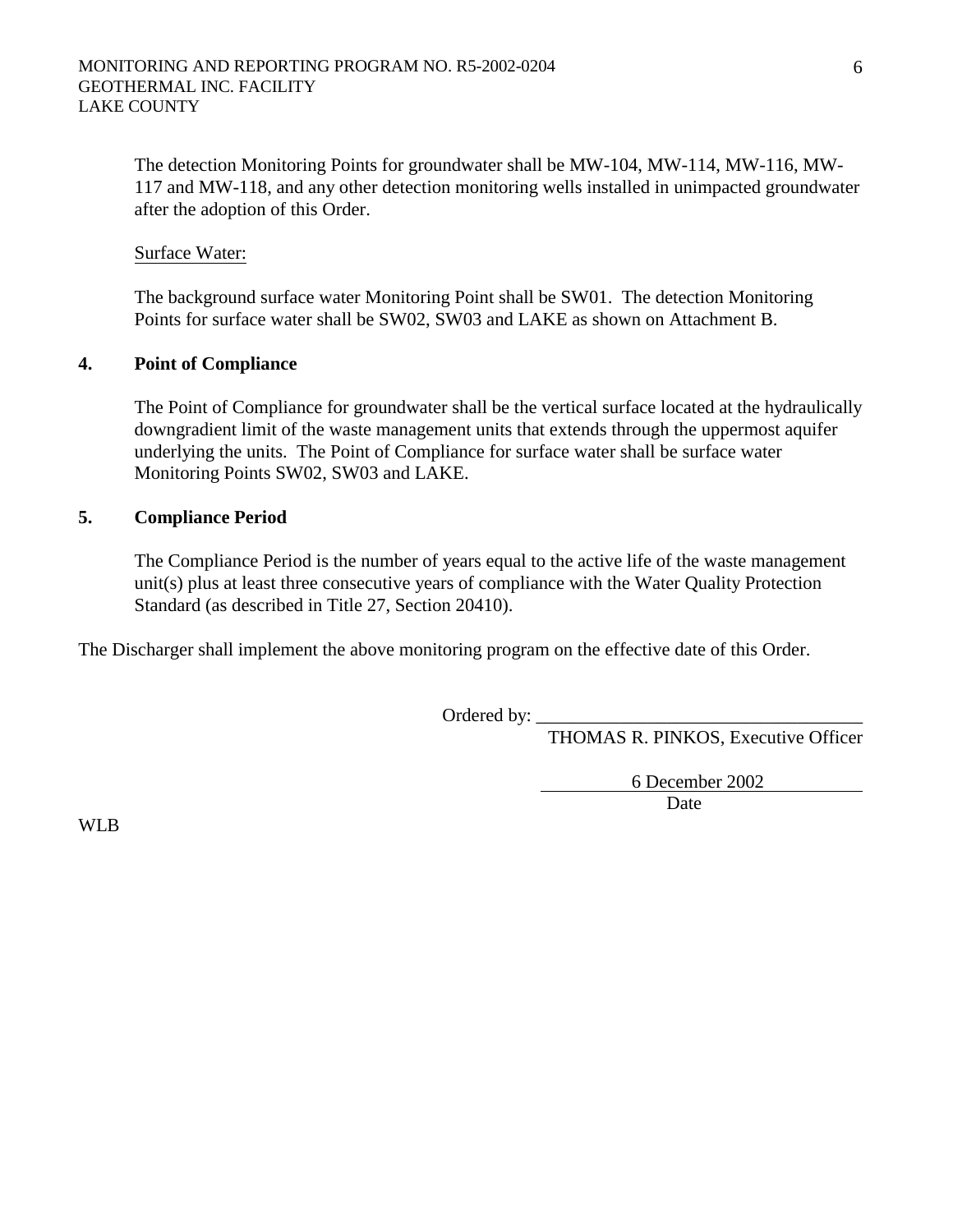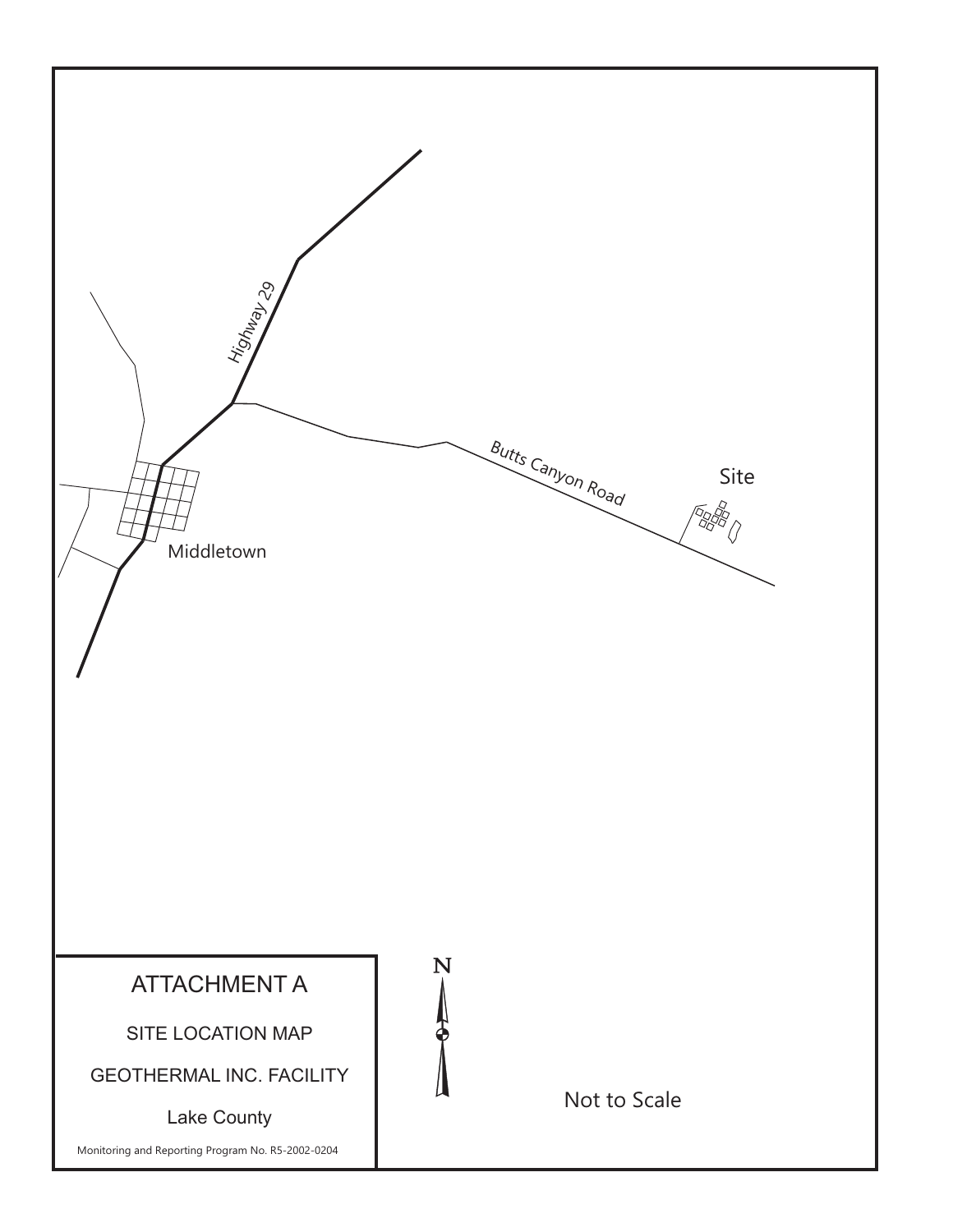![](_page_29_Figure_0.jpeg)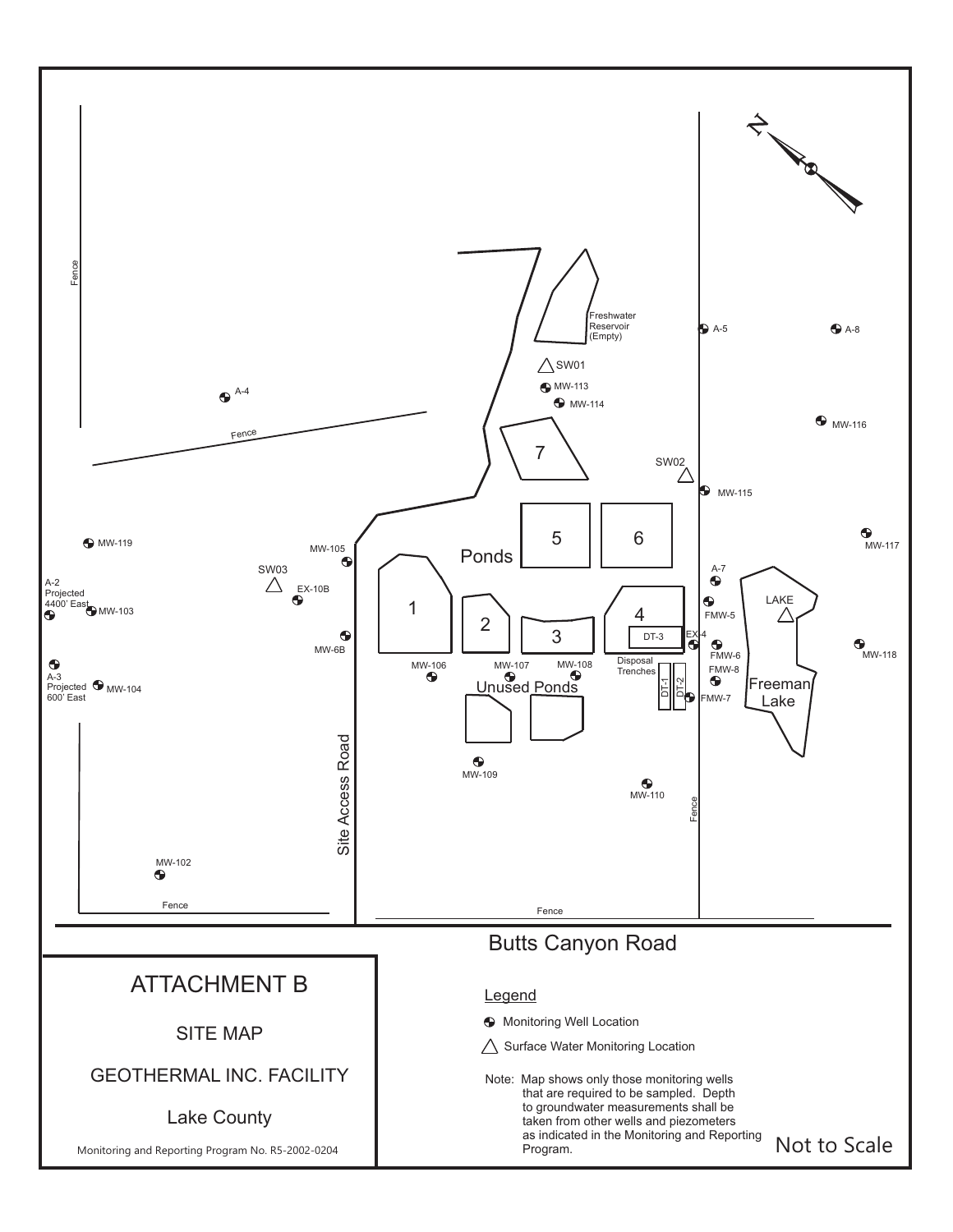### CALIFORNIA REGIONAL WATER QUALITY CONTROL BOARD CENTRAL VALLEY REGION

#### RESOLUTION NO. R5-2002-0204

# APPROVING AN INITIAL STUDY AND ADOPTING A MITIGATED NEGATIVE DECLARATION FOR GEOTHERMAL INC. FACILITY CLOSURE OF SURFACE IMPOUNDMENTS AND DISPOSAL TRENCHES LAKE COUNTY

WHEREAS, the Regional Board proposes to adopt a Cleanup & Abatement Order for the closure of surface impoundments and disposal trenches at the Geothermal Inc. Facility in Lake County; and

 WHEREAS, the Regional Board is the lead agency for this project under the California Environmental Quality Act and has conducted an Initial Study in accordance with Title 14, California Code of Regulations, Section 15063, entitled *Guidelines for the Implementation of the California Environmental Quality Act*; and

 WHEREAS, mitigation measures identified in the Mitigated Negative Declaration will avoid the project's potential significant effects or will reduce such effects to a less than significant impact; and

 WHEREAS, copies of the Initial Study and proposed Mitigated Negative Declaration were transmitted to or made available to all agencies and persons known to be interested in these matters; and

 WHEREAS, the Regional Board received comments from various agencies and persons regarding the proposed project, Initial Study, or proposed Mitigated Negative Declaration. These comments have been considered and addressed in the response to comments and in the proposed mitigation measures that are part of the Mitigated Negative Declaration; and

 WHEREAS, the Regional Board considered all testimony and evidence at a public hearing held on 6 December 2002 in Sacramento, California and good cause was found to approve the Initial Study and adopt a Negative Declaration;

 NOW, before the California Regional Water Quality Control Board, Central Valley Region, BE IT RESOLVED as follows:

1. The Regional Board approves the Initial Study and adopts the Mitigated Negative Declaration including the Mitigation and Monitoring Plan for closure of the *Geothermal Inc. Facility.*